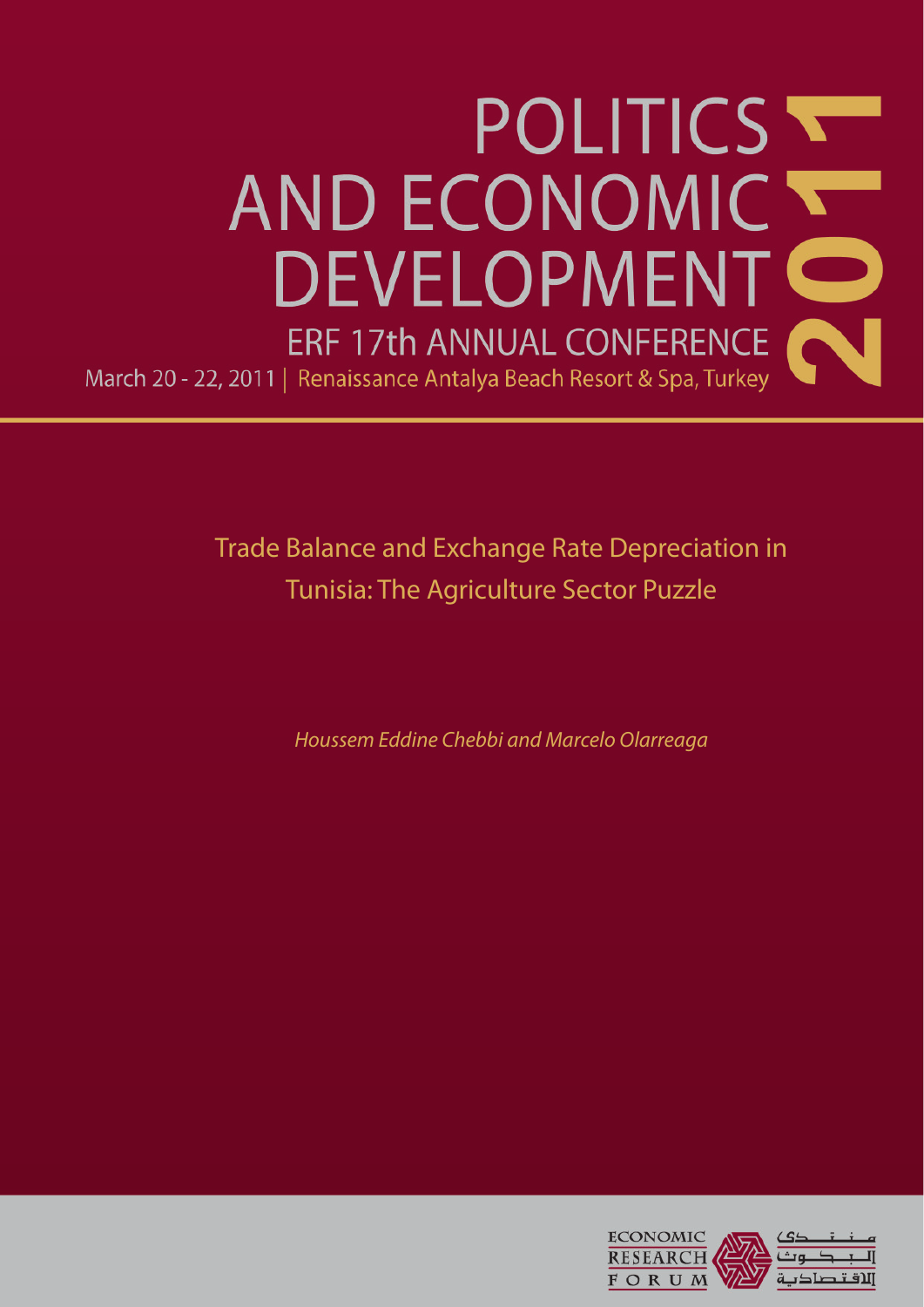# Trade balance and exchange rate depreciation in Tunisia: The agriculture sector puzzle  $*$

Houssem Eddine Chebbi † Marcelo Olarreaga ‡

November, 2010

#### Abstract

In spite of the diversification of Tunisia's production bundle, the agricultural sector remains socially and economically important. Food security, and regional and social cohesion are important national objectives that guide Tunisia's agricultural policies, which aim at reaching self-sufficiency, and encouraging the production of food products in which Tunisia traditionally had a competitive advantage (olive oil; fruits; vegetables). However, since the beginning of the structural reforms Tunisia's exchange rate has been depreciating, which provided a competitive edge to Tunisian producers over foreign competitors. However, the impact on the net external position at the sectoral level is theoretically ambiguous. The objective of this paper is assess the impact that the continuous depreciation of Tunisia's currency since the beginning of the reforms has had on the net external agricultural balance. In other words, are the exchange rate policies followed by Tunisia helping or hurting Tunisia's objectives for the agricultural sector?. Results suggest that the continuous depreciation of Tunisia's exchange rate led in the longrun to a decline in the external net agricultural position of Tunisia, potentially jeopardizing the objectives of self-sufficiency, food security and higher production of agricultural products where the country had a competitive advantage.

JEL classification numbers: F14, Q17, C32

Keywords: Agricultural Net Exports, exchange rate, cointegration.

<sup>∗</sup>The views expressed here are those of the authors and should not be attributed to the institutions to which they are affiliated.

 $\overline{U}^{\dagger}$ LEGI-Polytechnic School of Tunisia and FSEGN - University of  $7^{th}$  November at Carthage, Tunisia. E-mail: chebbihe@topnet.tn.

<sup>‡</sup>University of Geneva, Switzerland and CEPR, London UK. E-mail: marcelo.olarreaga@unige.ch.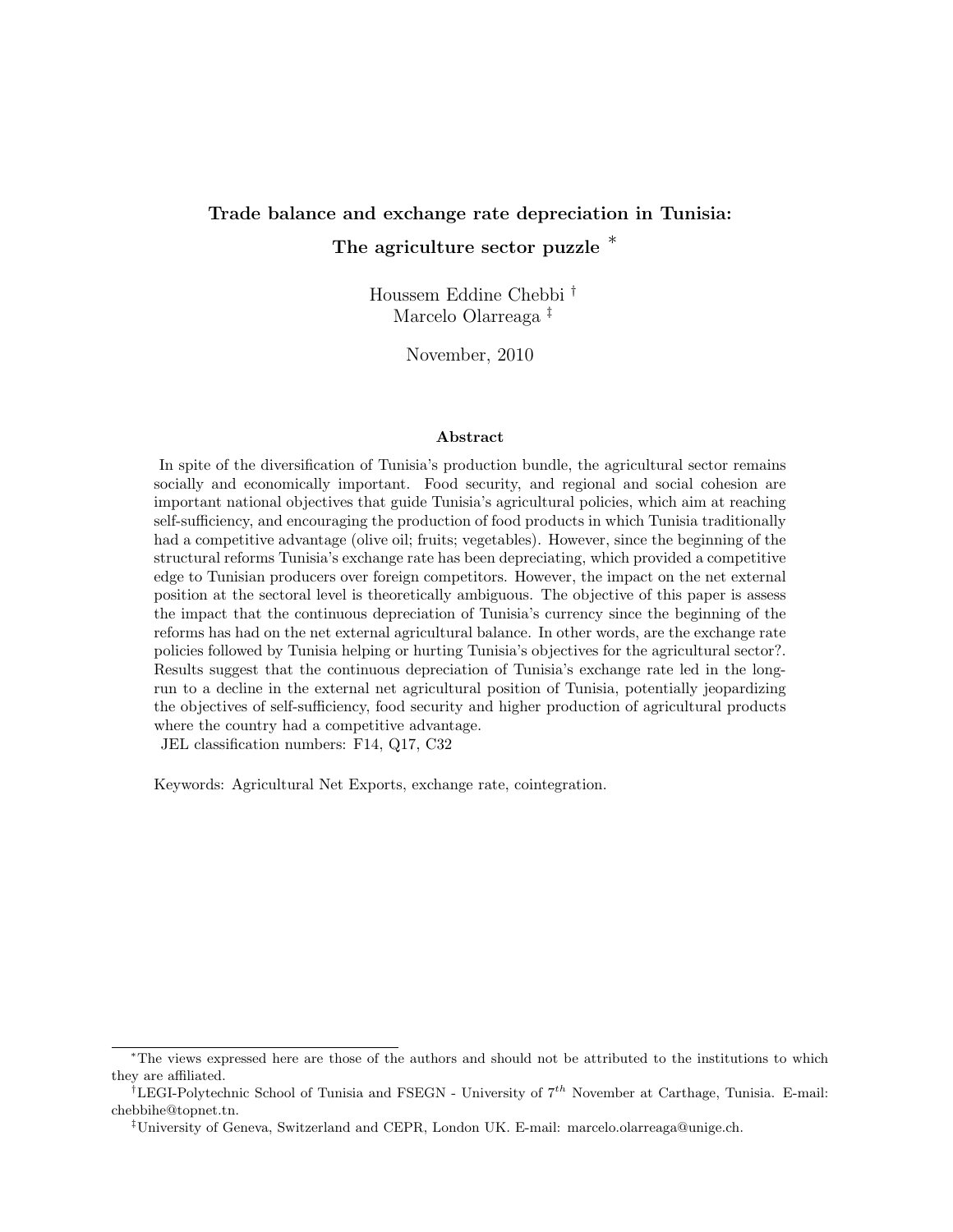### 1 Introduction

Prudent macroeconomic management and a series of structural economic reforms have led to an improvement of Tunisia's major macroeconomic indicators. Trade liberalization and exchange rate policies have been a prominent component of these reforms that have allowed the Tunisian economy to diversify becoming less vulnerable to external shocks.<sup>1</sup>

In spite of the diversification of Tunisia's production bundle, the agricultural sector remains socially and economically important. Agriculture contributes around 13% to Tunisia's GDP and employs about 16% of its labor force. More importantly perhaps it contributed to 25% of new jobs during the 9th Plan period (1997-2001), and about half of the average Tunisian household's consumption is related to food products (World Bank, 2006). Food security, and regional and social cohesion are important national objectives that guide Tunisia's agricultural policies, which aim at reaching self-sufficiency, and encouraging the production of food products in which Tunisia traditionally had a competitive advantage (olive oil; fruits; vegetables).

Throughout the process of reforms the exchange rate has been depreciating, helping Tunisia's producers become more competitive in world markets. In 2006 the exchange rate was 50 percent higher than its level 20 years earlier when reforms started (see Figure 1). This has been an important component of the reform package. It also had the desired overall effect on Tunisia's current account, which has been improving.

However, it is not clear that the continuous depreciation of the exchnage rate has had necessarily positively contributed to the net external agricultural position, which is part of of Tunisia's national objectives as discussed above. Indeed, while a depreciation of the exchange rate is likely to have a positive impact on net exports, as it makes domestic goods relatively cheaper than foreign goods, it also creates a wedge between tradeable and non-tradeable goods. Depending on the relative tradeability of each sector, the depreciation of the exchange rate will lead in the longrun to a reallocation of resources from sectors that are relatively less tradeable to sectors with a higher share of tradeable goods. Thus, whether the depreciation of the exchange rate contributes to improve the net external position of a given sector is inherently an empirical question.

The objective of this paper is to answer this empirical question. How has the depreciation of Tunisia's exchange rate throughout the reform period contributed to its net external agricultural

<sup>&</sup>lt;sup>1</sup>In 1986 Tunisia engaged in a series of broad economic reforms aimed at converting a highly regulated, inwardlooking economy into a significant more open, export-oriented one. See for example the works of Boughzala and Sellaouti (2003) and Chebbi et al. (2010), for a review of the trade policy in Tunisia.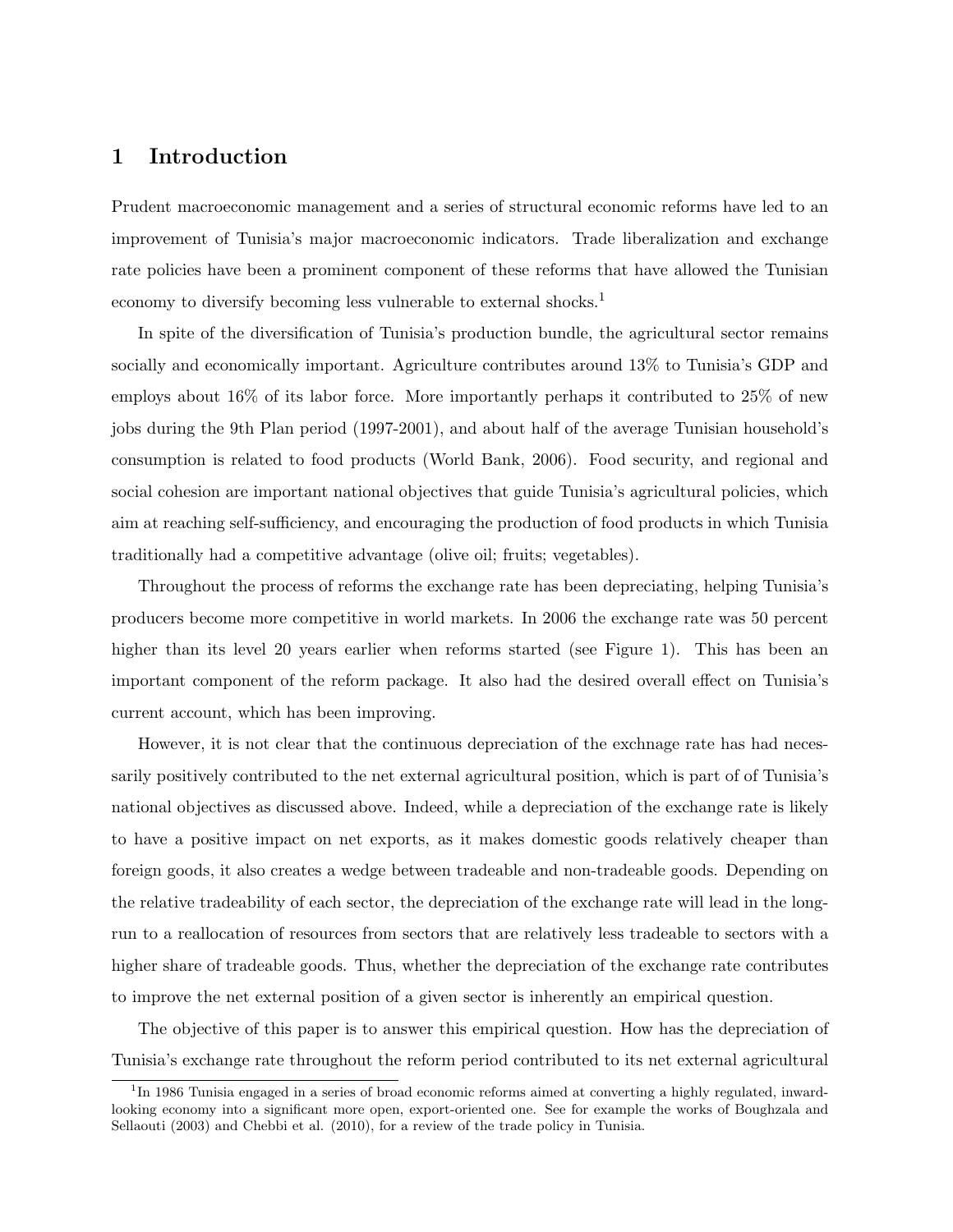position? In other words, are the exchange rate policies followed by Tunisia consistent with its objectives for the agricultural sector, or are they jeopardizing those objectives?. The answer to this question may not necessarily imply that exchange rate policies need to be modified to be consistent with objective set for the agricultural sector. Indeed, the well-known Tinbergen principle suggests that governments should have as many policy instruments as objectives. To use exchange rate policies to achieve agricultural objectives can only be a second-best. However, it is important to know whether exchange rate policies have been contributing or jeopardizing the national objectives set for the agricultural sector, to assess the extent to which the agricultural sector may need to be compensated for the presence of exchange rate policies that are inconsistent with agricultural sector objectives.

Although a large body of literature has been devoted to investigate the linkages between macroeconomic variables and agricultural sector (especially for the United States and the developed economies), relatively little attention has been paid to the direct effects of exchange rates on the agricultural trade balance.<sup>2</sup>

Kim et al. (2004) use a vector error-correction model (VECM) to examine the effects of changes in the exchange rate, income, and price on the U.S.-Canada agricultural trade. They conclude that the exchange rate has a significant impact on the agricultural bilateral trade in both the short- and long run. Yazici (2006) investigates the response of the agricultural trade balance to devaluation and whether or not the J-curve hypothesis holds in Turkish agricultural sector. His results indicate that devaluation worsens the trade balance of the sector in the long run and following devaluation, agricultural trade balance initially improves, then worsens, and then improves again. This pattern shows that J-curve effect does not exist in Turkish agricultural sector. Baek and Koo (2008) explore the short-run and long-run relationships between the U.S. agricultural trade balance and domestic macroeconomic aggregates and agricultural variables using the Johansen cointegration analysis for 1981-2003. Their results show that, in the long run, the exchange rate, agricultural price, and disposable income are weakly exogenous in the U.S. agricultural sector and have significant effects on the trade balance. The combined short-run dynamic effects of the exchange rate, agricultural price and production, and the disposable income jointly explain changes in the trade balance.

<sup>2</sup>However, the relationship between exchange rate depreciation and changes in the current account balance has been studied widely: Himarios, (1985); Bahmani-Oskooee, (1985); Rose,(1990); Bahmani-Oskooee and Malixi, (1992); Bahmani-Oskooee and Alse, (1994); Backus et al., (1994); Boyd et al. (2001); Bahmani-Oskooee and Ratha, (2004a) and (2004b).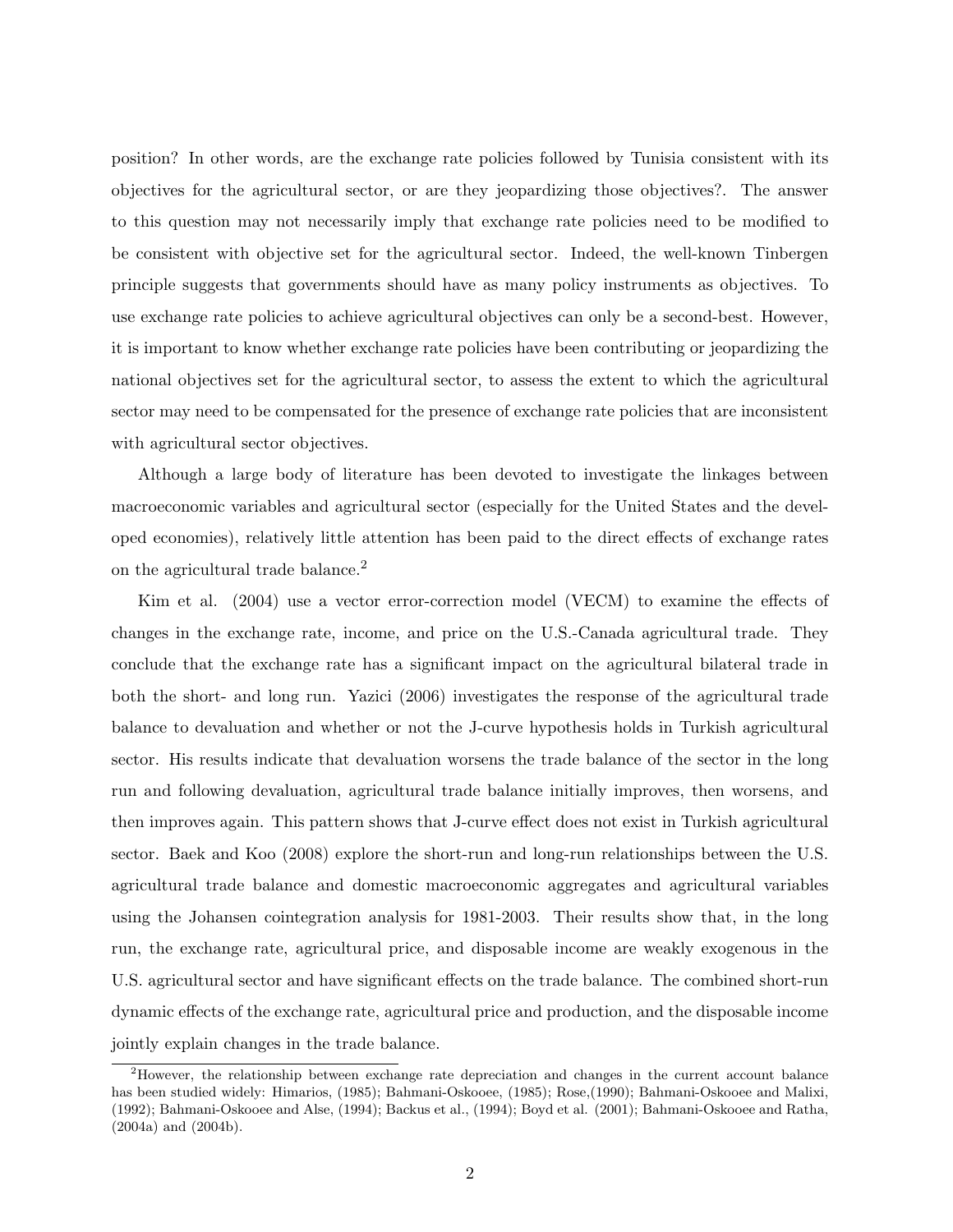This very brief review of empirical studies linking mainly macroeconomics to agricultural trade balance underlines the idea that whether macroeconomic policies lead to an improvement or a deterioration of the agricultural trade balance is an empirical question. Tunisia appears to be an interesting case study given that it is one of the highest growth economies in the Middle East and North Africa (MENA) region and agricultural supply in this country (and region) is under pressure to meet the increasing national demand and the demand for export. It is also a country, where exchange rate policies played an important role during the structural reforms. The lessons that we could draw for Tunisia could be helpful for other countries in the region, or in similar conditions.

In order to disentangle the long and short-run impact of changes in the exchange rate on the net agricultural trade balance, we first use cointegration techniques to capture the long-run relationship between these two variables, as well as other important macroeconomic determinants, such as agricultural production, agricultural prices and personal disposable income. We then explore the extent of short-run and long-run Granger causality between these variables. Finally, we introduce a generalized variance error decomposition to explore the relative importance of shocks to each of these variables in explaining the convergence from short-run linkages to the long-run equilibrium.

Results suggest that the continuous depreciation of Tunisia's exchange rate led in the longrun to a decline in the external net agricultural position of Tunisia, potentially jeopardizing the objectives of self-sufficiency, food security and higher production of agricultural products where the country had a competitive advantage. In the short-run there is no causality going from exchange rate to the net external agricultural position. Interestingly, the generalized variance error decomposition shows that the relative importance of shocks to the exchange rate in explaining changes in the net external position systematically increases through time, accounting for more than 20 percent of the variation in the net agricultural position of Tunisia.

In order to see whether a consistent impact was observed in the net manufacturing external position of Tunisia, we perform a similar exercise for the manufacturing sector. We found that, indeed, the depreciation of the exchange rate led to improvements in the net manufacturing position of Tunisia both in the short and in the long-run. This may have been expected as the results obtained for agriculture suggested that exchange rate changes led to a reallocation of resources away from the agriculture tradeable sector.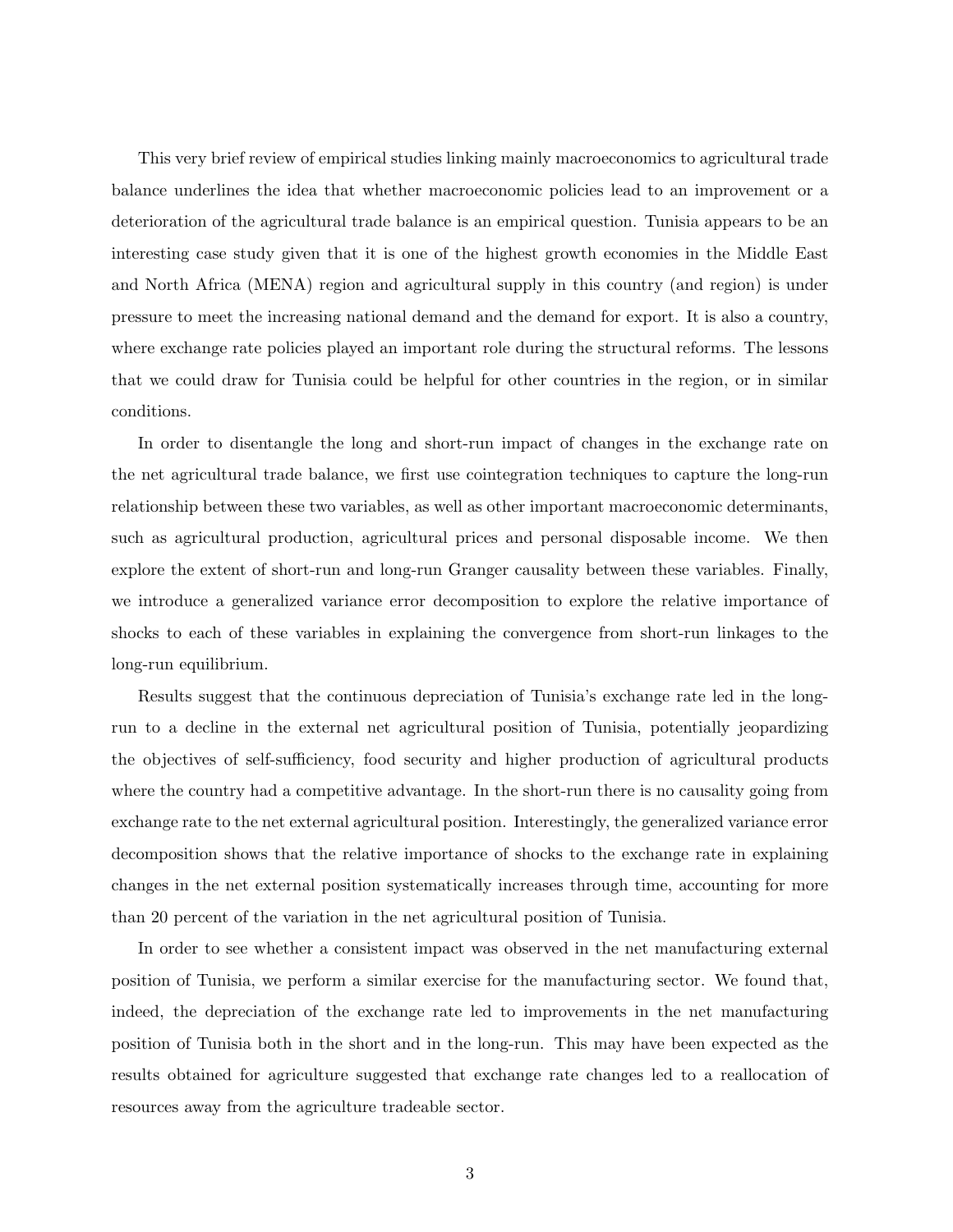The remainder of the empirical study is organized as follows. Section 2 reviews Tunisia's exchange rate policies over the last four decades. Section 3 presents a simple theoretical model that shows how the depreciation of the exchange rate can lead to either an improvement or deterioration of the net external position of a sector depending on the degree of tradeability of different sectors. Section 4 present the empirical approach followed, as well as the results obtained. Section 5 concludes.

### 2 Exchange rate policy in Tunisia

Tunisia has had different exchange rate systems over the last four decades. In the early 1970s, the Central Bank of Tunisia (BCT) chose to peg informally their currency to the French Franc (FF), partly because France was its largest trading partner. By the mid-1970s, to reduce the volatility of the exchange rate with respect to other currencies, the BCT decided to peg to a basket of two currencies: the French Franc and the German Mark (DM). Later, in 1978, the U.S. Dollar was included in the basket of currencies to which the dinar was pegged. In order to promote the competitiveness of Tunisia's exports, the basket was further widened in 1981 to include the Italian Lira, the Belgian Franc and later the Dutch Florin and the Spanish Peseta. The different reforms had significant consequences on the Tunisian dinar, which depreciated quite significantly during this period. Indeed, the real exchange rate (RER) increased by 73 percent between 1975 and 1984 (Domaç and Shabsigh, 1999 and Sfia,  $2006$ ).

The recession of the mid-1980s exerted significant pressures on the dinar and forced the BCT in 1986 to start more aggressively depreciating the dinar until early 1989. The BCT let the dinar depreciate by nearly 40% over this period. In 1992, the authorities decided to introduce a more flexible exchange rate regime by targeting the Real Effective Exchange Rate (REER) through regular adjustments in the value of the nominal exchange rate and allowing the liberalization of the exchange rate for current account purposes. This exchange rate policy combined with prudent and sound monetary and fiscal policies helped the country not only to ovoid currency and financial crises, but it also contributed to reduce inflation and to establish a credible commitment to macroeconomic stability (Fanizza and al. 2002).

Since the early 2000, in the context of its strategy of increased regional and global integration, there has been a gradual move away from the crawling peg regime toward a more flexible arrangement (a managed float with no predetermined path or official fluctuation band). More recently,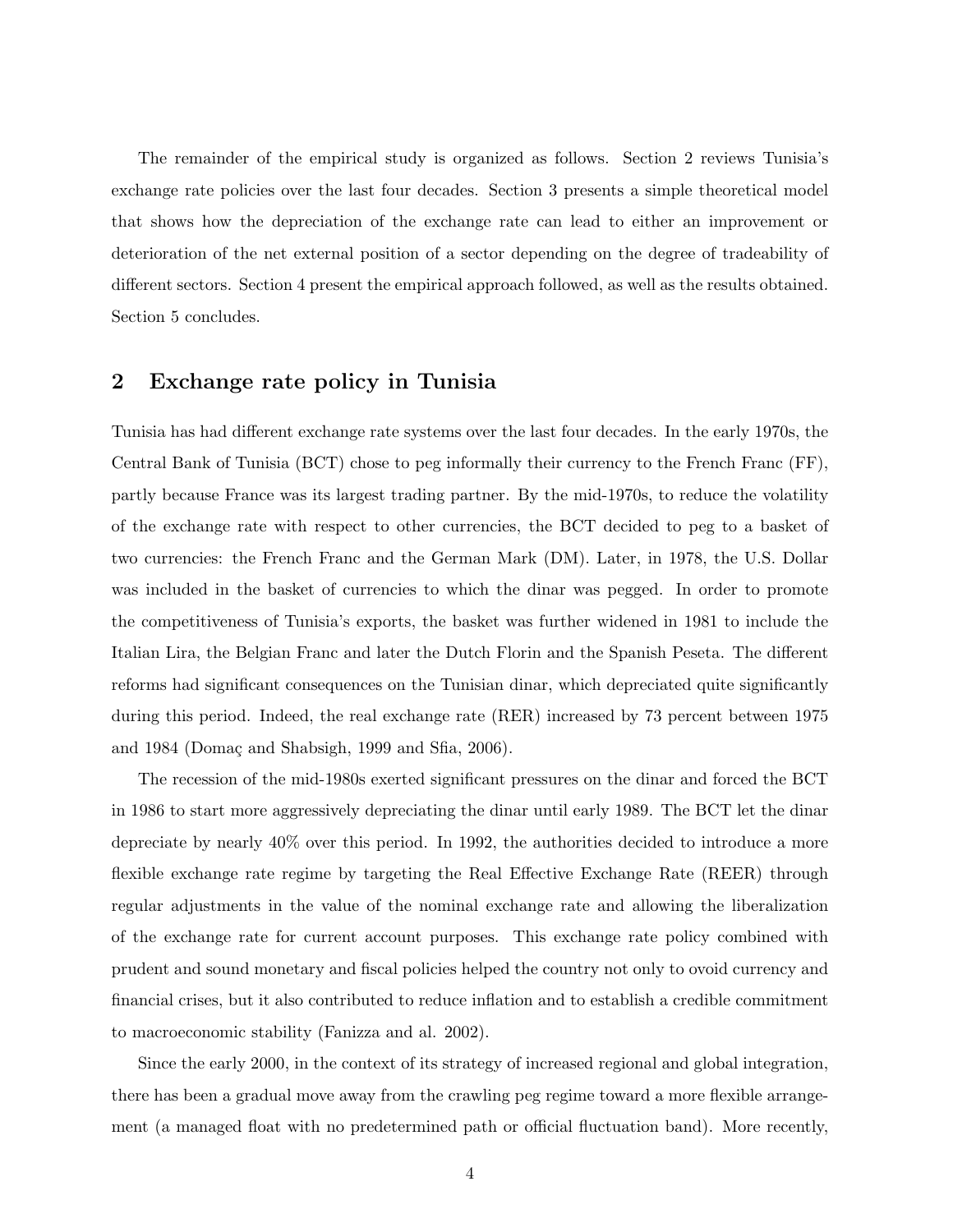the central bank's interventions in the foreign exchange market have declined, though exchange rate flexibility still remains limited. In 2004, a new Tunisian fiscal law provides for further capital account liberalization and exchange rate policy flexibility (World Bank, 2010).

### 3 A simple model

Assume a two sector Ricardian economy: agriculture (A) and manufacturing (M). Within each sector there is a continuum of goods as in Dornbusch, Fischer and Samuelson (1977). Each sector has a different degree of tradeability. In particular trade costs in the agricultural sector are much higher than in the manufacturing sector. Thus, the non-tradeable agricultural sector is much larger than the non-tradeable manufacturing sector. For simplicity and to understand the basic mechanics of the model, assume that the agricultural sector is initially entirely non-tradeable, i.e., there is self-sufficiency. A depreciation of the domestic currency will then make the tradeable sector relatively more profitable relatively to the non-tradeable sector in both agricultural and manufacturing. This will attract ressource towards the tradeable sector and out of the nontradeable sector. Given that the agricultural sector is exclusively non-tradeable initially this will lead to a reduction of the size of the agricultural sector, which will then have to replace domestic production by imports from the rest of the world deteriorating the agricultural trade balance.

### 4 Methodological issues and empirical analysis

Developments in time series analysis have modified the econometric framework for analyzing the linkages between macroeconomic indicators and trade balance. The concepts of non-stationarity and cointegration have become very popular and have to be explicitly tested. In this paper, we proceed in four steps. We first explore the univariate properties and test the order of integration of the selected variables. Second, if the variables are non-stationary we test whether the variables are cointegrated. Third, we test for short and long-run casuality among these variables. Finally, we estimate the generalized forecast error variance decompositions.

#### 4.1 Data set and stationary properties

To understand the linkages between macroeconomic indicators and trade balance and the possible impacts of the exchange rate policy on the structure of Tunisian trade balance (agriculture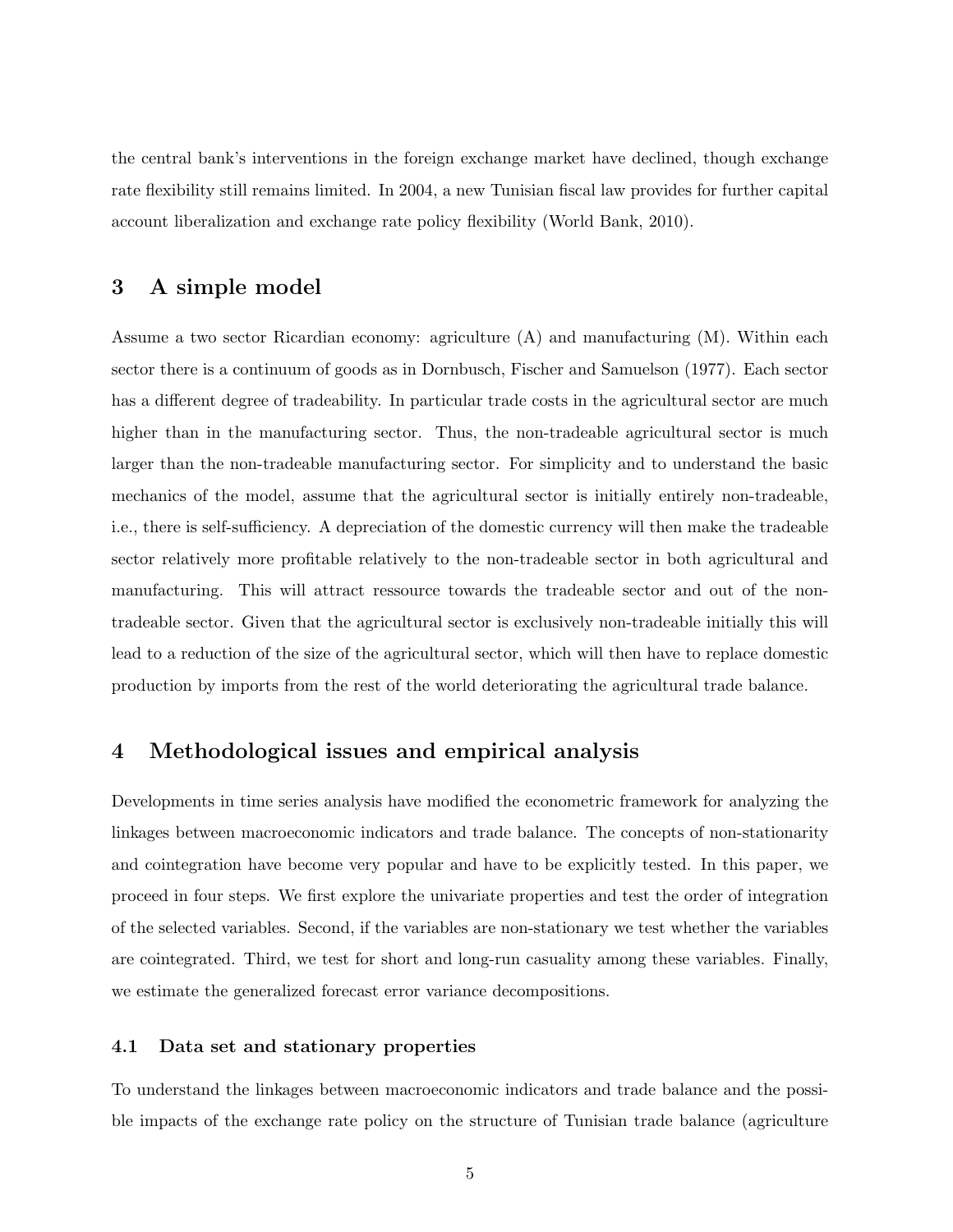and manufacturing), annual data for Tunisian agricultural production (AGDP); manufacturing industrial production (MGDP); agricultural price (AP); manufacturing price (MP); agricultural trade balance (ATB); manufacturing trade balance (MTB); personal disposable income (PDI); and exchange rate (RERB) are collected for 1965-2007 period.<sup>3</sup>All variables are transformed in logs (LAGDP; LMGDP; LAP; LMP; LATB; LMTB; LPDI and LEREB) so that first differences can be interpreted as percentage changes.

Taking into account the data availability requirements (the number of variables and the number of observations), in the present paper we extend the recent work of Baek and Koo (2008) and we consider two systems of variables.<sup>4</sup>

The first system, namely the "AGRI-TRADE" system, is defined by including LATB; LRERB; LAGDP; LAP and LPDI. The second one, namely the "MANUF-TRADE" system, includes the following variables LMTB; LRERB; LMGDP; LMP and LPDI. Figures 1 and 2 plot the selected variables for each system over the 1965-2007 period. As can be observed, all the variables tend to move together over time and a long-run or cointegrating relationship is likely to be present in each system.<sup>5</sup>

The first step in our analysis is to explore the univariate properties of the series. When the number of observations is low, unit root tests have little power. For this reason and as a preliminary step in this paper, we have examined the order of integration of each variable using two conventional tests: the Augmented Dickey-Fuller (ADF) (Dickey and Fuller, 1979 and 1981) which tests the null of unit root, and the KPSS (Kwiatkowski et al., 1992), which tests the null of stationarity. Table 1 shows the results of the unit root tests and suggest that all variables in levels are non-stationary and are integrated of order one (i.e.,  $I(1)$ ) at conventional levels of statistical significance.

As pointed out by Perron (1989), the conventional unit root tests are inappropriate for variables that have undergone structural changes (i.e., the power to reject the unit root null declines if the data contains a structural break that is ignored). In this case, the application of the unit root test allowing for the presence of structural breaks allow us to check the possible impact of some Tunisian reforms (i.e., the first off-shore companies law of 1972<sup>6</sup>, the implementation of the

 ${}^{3}$ See Appendix 1 for a detailed description of the selected variables.

<sup>4</sup>These authors modify the original agricultural trade model developed by Chambers (1981) to take into account the potential interaction between agricultural exports and imports and domestic macroeconomic factors.

<sup>&</sup>lt;sup>5</sup>The variables in levels were indexed in order to present the data series in the same scale.

<sup>&</sup>lt;sup>6</sup>In April 1972, an off-shore regime for exports was created in order to encourage the emergence of industrial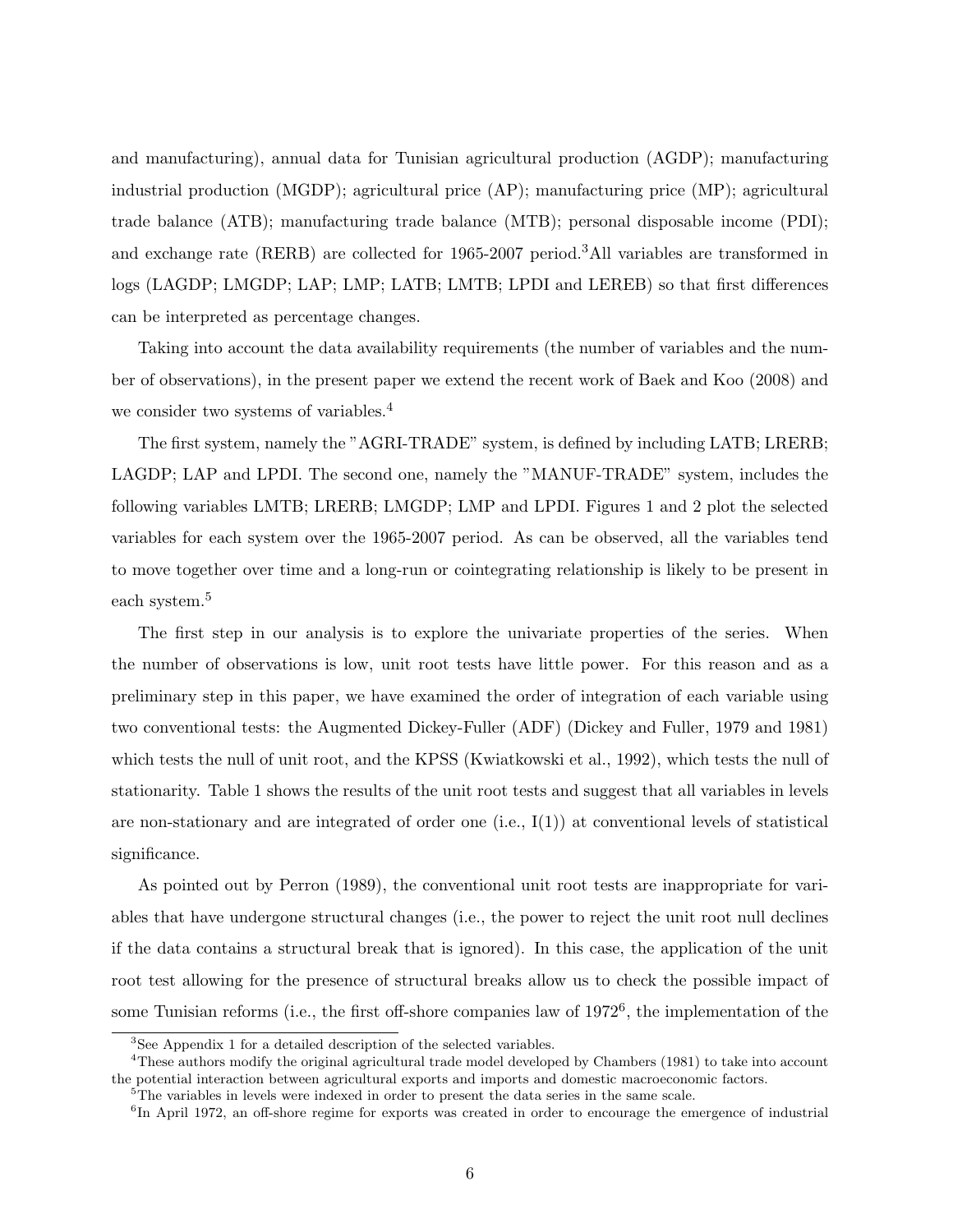1986 Structural Adjustment Program, Tunisia's trade policy,) on the evolution of the selected variables in this study.

To account for possible structural breaks, we used the LLS unit root test with an unknown break date developed by Lanne et al. (2003).<sup>7</sup> Results from unit root tests with structural breaks are shown in Table 2 and indicate that the null of unit root cannot be rejected. In addition, it is important to note that the endogenously determined structural breaks for each variable are different, and it seems that the implementation of the pre and post 1990s reforms in the Tunisian economy has not generated an abrupt change in the evolution of the analyzed series.

Therefore, the combination of the unit root tests results (see Tables 1 and 2) suggests that the series involved in our estimation procedure are integrated of order one  $(i.e., I(1))$  and this implies the possibility of cointegrating relationships.

#### 4.2 Long-run relationship study

In this section we investigate whether the series in each system (i.e., the "AGRI-TRADE" and the "MANUF-TRADE" systems) are cointegrated since the variables in levels were non-stationary and integrated of order one. The concept of cointegration is identical to the existence of a longrun equilibrium to which an economic system converges over time (Harris and Sollis 2003). The cointegration analysis (i.e., the second step of our empirical analysis) is conducted using the Johansen approach.<sup>8</sup>

The base-line econometric specification for multivariate cointegration is a vector autoregressive (VAR) representation of a k-dimensional time series vector  $Y_t$  reparameterized as a vector errorcorrection model (VECM):

$$
\Delta Y_t = \mu D_t + \Gamma_1 \Delta Y_{t-1} + \dots + \Gamma_{p-1} \Delta Y_{t-p+1} + \Pi Y_{t-1} + e_t \tag{1}
$$

where  $Y_t$  is a  $(k \times 1)$  column vector of endogenous variables;  $D_t$  is a vector of deterministic variables (intercepts, trend...); and  $\mu$  is the matrix of parameters associated with  $D_t$ ;  $\Gamma_i$  are (k×k) matrices of short-run parameters  $(i = 1, ..., p - 1)$ , where p is the number of lags;  $\Pi$  is a  $(k \times k)$  matrix of long-run parameters and  $e_t$  is the vector of disturbances niid $(0,\Sigma)$ .

exports. The first off-shore companies law of 1972 marked the official transition of Tunisia to economic liberalization after cooperativism.

<sup>7</sup>Lanne et al. (2003) extended Lanne et al. (2002) non-linear break tests to the case of an unknown break date.  $^8$ Johansen(1988 and 1995) and Johansen and Juselius (1990; 1992 and 1994).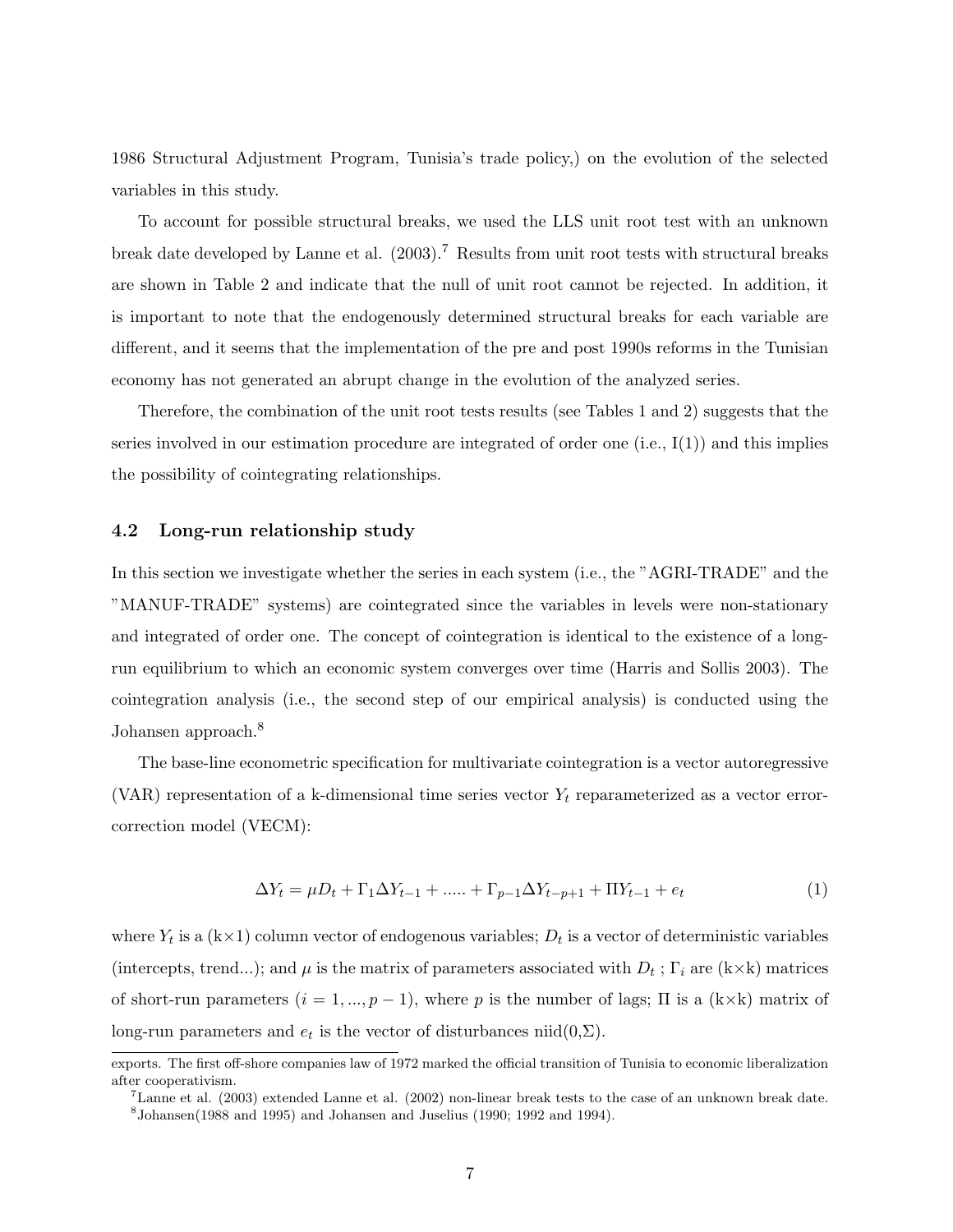In the I(1) system,  $Y_t$  is said to be cointegrated if the following rank conditions are satisfied:  $H_r$ :  $\Pi = \alpha \beta'$  of rank 0<rks, where r is the number of cointegrating vectors; and  $\alpha$  and  $\beta$ are matrices of dimension  $(k \times r)$ .  $\beta$  is a matrix representing the cointegrating vectors which are commonly interpreted as meaningful long-run equilibrium relations between the  $Y_t$  variables, while  $\alpha$  gives the weights of the cointegration relationships in the ECM equations.

This procedure has been applied to the "AGRI-TRADE" system including the five variables (LAGDP, LAP, LATB, LPDI and LRERB) and the "MANUF-TRADE" system including the five variables (LMGDP, LMP, LMTB, LPDI and LRERB).

In the present work, the two systems were estimated including two lags and a linear trend restricted to the cointegration space and an unrestricted constant. In this case, the underlying VAR model contains both intercepts and deterministic linear trends, with the intercept and the trend coefficients being unrestricted.<sup>9</sup>

Table 3 shows the results of Johansen's likelihood ratio tests for cointegration rank. As can be observed, the trace do not reject the hypothesis that there is one cointegrating relation between the variables  $(r=1).^{10}$  From now on we assume the presence of one cointegrating or stationary relationship and four common stochastic trends in the system.

The estimated  $\beta$  and  $\alpha$  parameters are displayed in Table 4, where  $\beta$  is presented normalizing the coefficient of agricultural trade balance (LATB) for the "AGRI-TRADE" system and manufacturing trade balance (LMTB) for the "MANUF-TRADE" system.

For each system (i.e., "AGRI-TRADE" and "MANUF-TRADE"), this long-run equilibrium relationship among the variables can be considered as a long-run trade balance.

The result for the "AGRI-TRADE" system shows that the Tunisian agricultural trade balance (LATB) has a negative long-run relationship with real exchange rate (LRERB). This indicates that a continuous depreciation of the Tunisian dinar is associated with deterioration of the agricultural trade balance in the long-run.

In addition, a positive long-run relationship between the agricultural trade balance and agricultural output suggests that an increase in the national agricultural production may lead to an increase in exportable national products and import substitutes and may help to improve the

<sup>&</sup>lt;sup>9</sup>Multivariate tests for autocorrelation (Godfrey, 1988) and normality (Doornik and Hansen, 1994) have been carried out to check for model statistical adequacy before applying the reduced rank tests. Results support the VAR model with two lags as a sufficient description of the data set.

<sup>&</sup>lt;sup>10</sup>Johansen cointegration methods may produce unreliable results for small sample. Therefore, for robustness check, we present also the trace statistic tests computed using the Bartlett small sample correction. For a discussion of the properties of both tests in small samples, see Lütkepohl, H, P. Saikkonen and C. Trenkler (2001).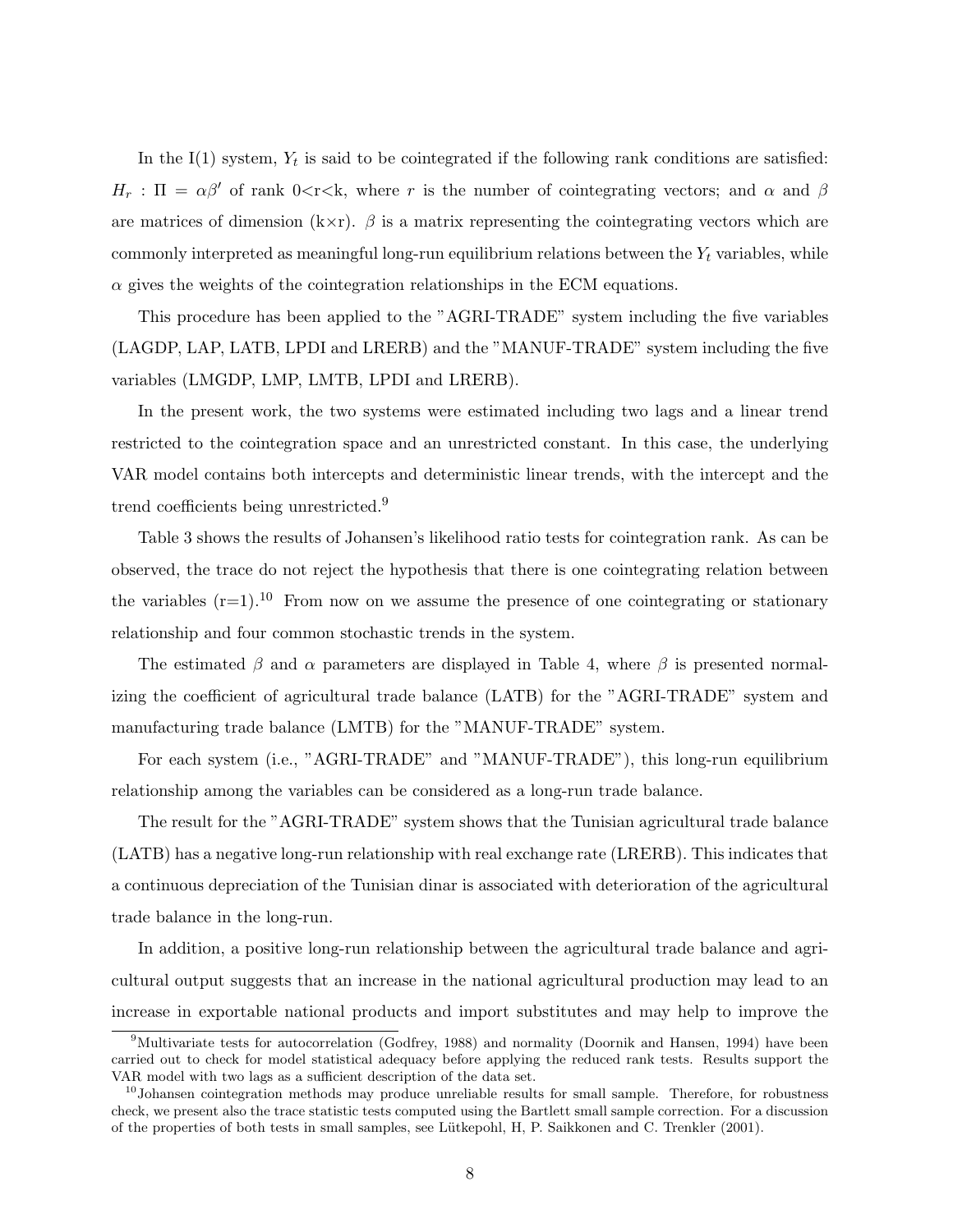agricultural trade balance in the long-run.

A negative long-run relationship between the trade balance (LATB) and the Tunisian agricultural price (LAP) implies that the increase in the Tunisian price is accompanied with deterioration in the agricultural trade balance. Finally, the trade balance has a negative long-run relationship with disposable income (LPDI), indicating that an increase in disposable income leads to a rise in the Tunisian agricultural imports through the increased purchasing power of the Tunisian consumers, thereby decreasing the trade surplus.

The result for the "MANUF-TRADE" system shows that the Tunisian manufacturing trade balance (LMTB) has a positive long-run relationship with real exchange rate (LRERB) and a negative relationship with manufacturing price (LMP). This indicates that a depreciation of the of the Tunisian exchange rate leads to an improvement in the manufacturing trade balance in the long-run. Exchange rate play a central role in Tunisia's manufacturing trade competitiveness (i.e., since the 70's) and still a functioning policy for the intervention in manufacturing trade competitiveness. The Tunisian dinar depreciation improves manufacturing trade competitiveness, as the domestic prices exported goods become cheaper in foreign currency, thus lowering the price of the countrys exports.

In addition, a positive long-run relationship between the manufacturing trade balance (LMTB) and industrial output (LMGDP) suggests that an increase in the industrial production may lead to an increase in exportable products and may help to improve the Tunisian manufacturing trade balance in the long-run.

In order to better understand these long-run linkages, is useful to consider the results of non-causality tests.

#### 4.3 Non-causality study

The presence of one cointegration relationship between the variables in the "AGRI-TRADE" system and the "MANUF-TRADE" system, implies the presence of Granger-causality but it does not necessarily identify the direction of causality.<sup>11</sup> Thus, the next step is to investigate the direction of causality by estimating a VECM derived from the long-run cointegrating relationship (Engle and Granger,1987 and Granger, 1988).

The VECM contains the cointegration relation built into the specification so that it restricts

<sup>11</sup>Granger-causality implies causality in the prediction (forecast) sense rather than in a structural sense.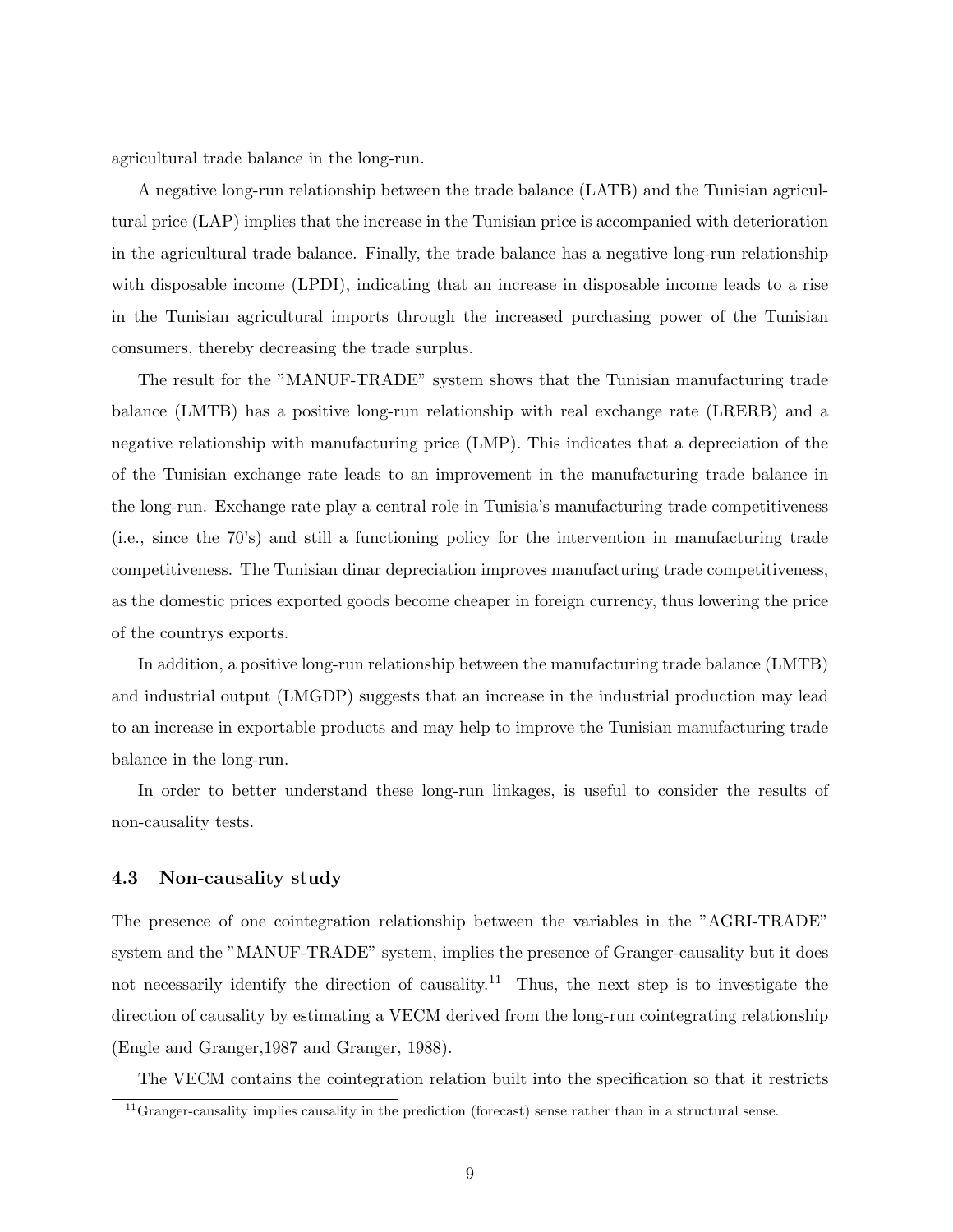the long-run behavior of the endogenous variables to converge to their cointegrating relationships while allows for short-run adjustment dynamics.

Empirically, three different non-causality tests can be performed. The short-run Granger noncausality is related with the statistical significance of the lagged dynamic terms. The long-run weak exogeneity is related with the statistical significance of the coefficients associated with the lagged error-correction term derived from the long-run cointegrating vectors. So, the variable is called weakly exogenous if it is not influenced by deviations from the long-run relationships (Johansen, 1992). Finally, the joint test of overall strong exogeneity implies satisfying both shortrun Granger non-causality and weak exogeneity and indicates the overall non-causality within the variables.is related.

Table 5 shows the main findings of non-causality tests in our multivariate framework related with the agricultural trade balance (LATB) for the "AGRI-TRADE" system and manufacturing trade balance (LMTB) for the "MANUF-TRADE" system.

For the "AGRI-TRADE" system, statistical results of long-run weak exogeneity presented in Table 5 show that only three coefficients (LATB; LPDI and LAGDP) are significant and adjust in the long run. This suggests that joint deviation by these variables from the long-run equilibrium position in this system due to a specific shock gradually disappears, and they eventually return to a long-run equilibrium position. On the other hand, the parameters of the two variables (LAP and LRERB) are not significant, indicating that are not influenced by deviations from the long-run relationship. Following the idea of Baek and Koo (2008), these two variables are considered as the determining parts of the long-run relationship and play key roles in determining the long-run movement of Tunisian agricultural trade balance but they are not affected by the other variables. In fact, in line with national agricultural policies, agricultural and food prices are "not allowed" to increase over "expected inflation" in order to secure access to basic agricultural product.

When examining the causal linkage between agricultural trade balance and exchange rate, statistical results provide support for only unidirectional causality in the short-run running from lagged LATB to LRERB. The non- causality results provide also some support that LRERB do not have a significant effect on LATB in the short-run . Although the traditional policy used by the Tunisian Government to promote exports has been via the depreciation of exchange rate, our empirical finding indicates that exchange rate may not generate significant improvement of in the case of agricultural trade balance. In addition, this pattern may indicate that J-curve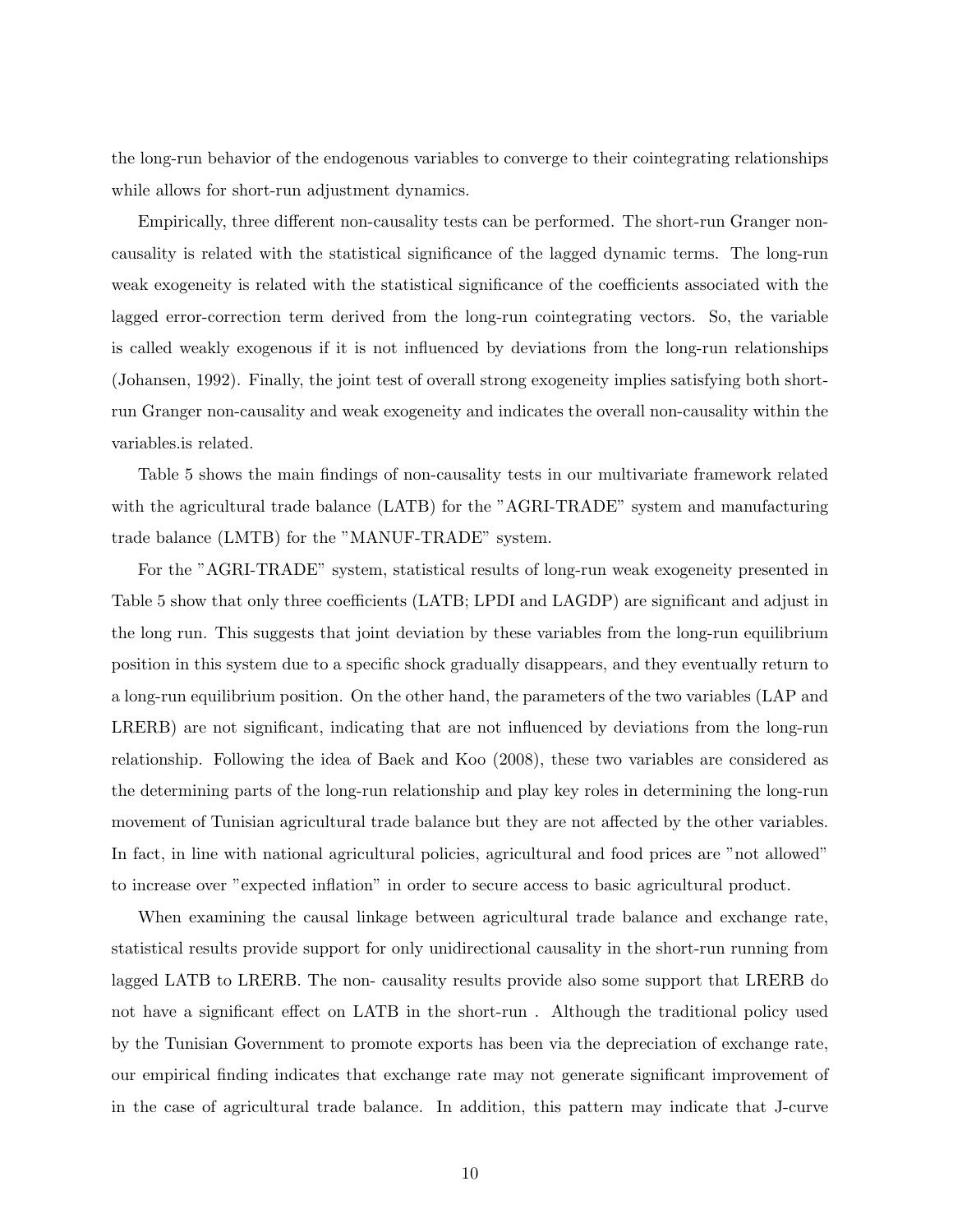phenomenon does not exist in Tunisian agricultural sector.

In regards to causality between agricultural trade balance and agricultural production, the results provide support for lack of mutual causal and feedback relationship in the short-run. Our findings corroborate the idea of dissociation between agricultural trade balance and agricultural supply and may indicate that there does not seem to be a significant relationship between agricultural supply and Tunisian exports in the short-run. These results substantiate the findings of Gil et al. (2009). These authors conclude that agricultural exports depend more on other factors than on the Tunisian agricultural output performance, for example, commercial agreements (i.e., most of the exported agro-food products are sent to the European Union and are subject to contingents) or decisions made by existing exporter lobbies in the most important export goods (olive oil, dates, citrus fruit, etc.).

When examining the linkage between agricultural trade balance and agricultural prices, results show evidence for lack of causal and feedback relationship in the short and the long-run. This result supports the view that ATB and AP are neutral with respect to each other in the Tunisian agricultural sector. This is a consequence of the traditional Tunisian export strategy with low value added products. In addition, this may confirm the idea that agricultural prices are not the main source of competitiveness for Tunisian agricultural exports as they are mainly subject to contingents.

Finally, when considering the causal flow between agricultural trade balance and disposal income, the findings provide support for only unidirectional causality running from LATB to LPDI. This result indicates that improvement of the agricultural trade balance may have a positive effect on personal disposable income and consequently on farmers' income in Tunisia. In addition, results from reverse causality indicate that an increase in personal disposable income and thereby the increased purchasing power of Tunisian consumers may not lead to a significant rise in agricultural imports in the very short-run. This is probably reflective of widespread administrative controls over activities comprising the import of food and agricultural products in Tunisia.

For the "MANUF-TRADE" system, statistical results of long-run weak exogeneity presented in Table 5 show that only three coefficients (LMTB; LMP and LPDI) are significant and adjust in the long run. On the other hand, the parameters of the two variables (LMGDP and LRERB) are not significant, indicating that are not influenced by deviations from the long-run relationship (i.e., they are not affected by the other variables in the "MANUF-TRADE" system). These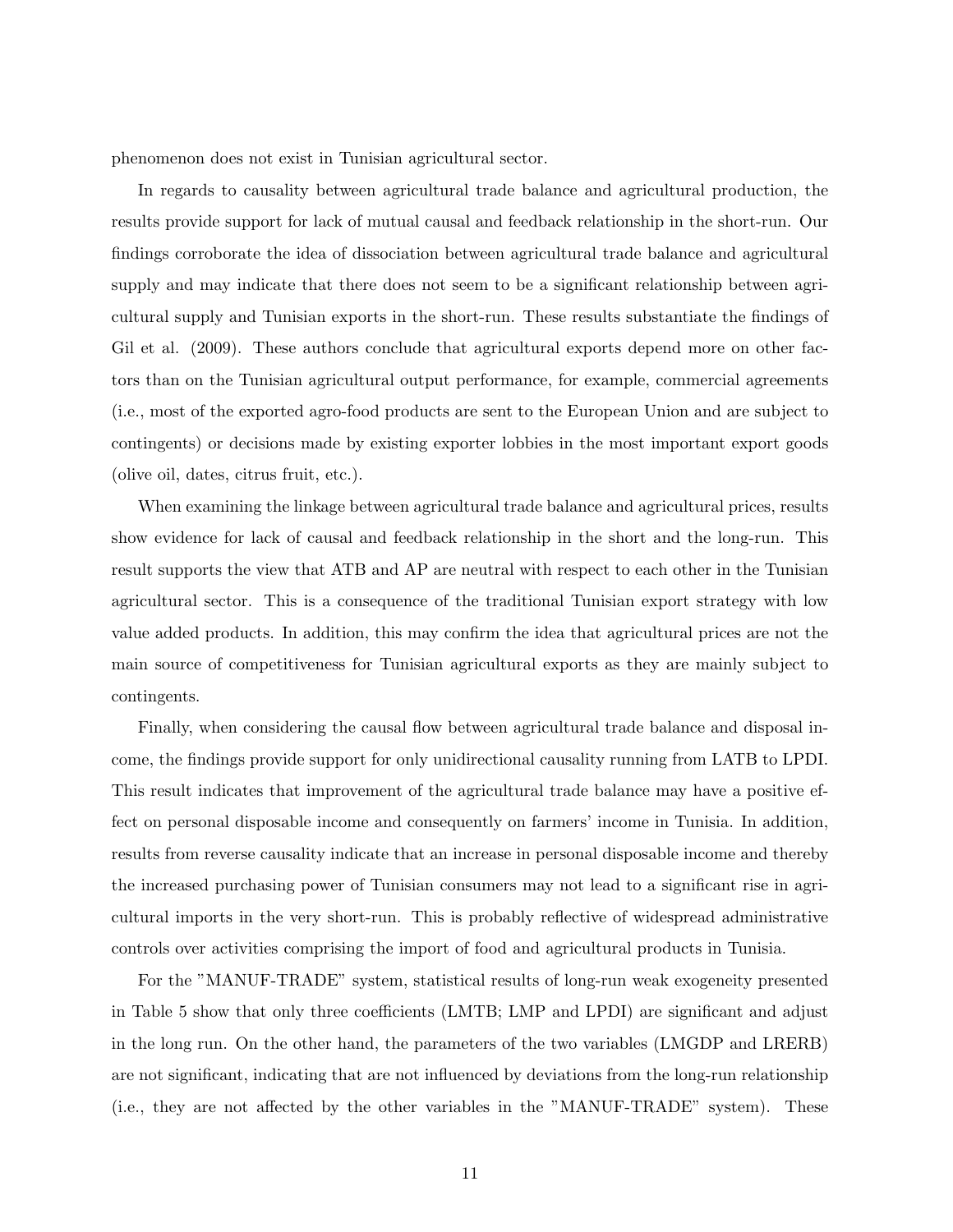two variables are considered as the determining parts of the long-run movement of Tunisian manufacturing trade balance.

When examining the causal linkage between manufacturing trade balance (LMTB) and exchange rate (LRERB), statistical results provide support for unidirectional causality in the short and the long-run running from LRERB to LATB . This result may indicate that the J-curve phenomenon exist on the manufacturing trade balance in Tunisia.

In regards to causality between manufacturing trade balance and industrial output, the results provide support for only unidirectional causal relationship running from lagged LMGDP to LMTB in the short and the long-run.

Finally, when considering the causality between manufacturing trade balance and disposal income, the findings provide support for only unidirectional causality running from LPDI to LMTB in the short-run.

#### 4.4 Generalized forecast error variance decompositions

The main purpose of this section is to complete the investigation of the short-run linkages and convergence to the long-run equilibrium of the variables. Once the VECM has been estimated, short-run dynamics can be examined by considering Generalized forecast error variance decompositions.

This technique measures the share of the the forecast error variance for any variable in the "AGRI-TRADE" system and the "MANUF-TRADE" system that is explained by innovations in each of the explanatory variable over different time horizons. The generalized forecast error variance decompositions are given in Table 6.

The main findings for the "AGRI-TRADE" system may be summarized as follows:

- The agricultural output seems to be more important than the exchange rate; the agricultural prices and the per capita disposable income in explaining the variation in agricultural trade balance. Innovations in LAGDP explained for the 38% of the variance forecast errors of LATB at the first horizon. However, innovations in RERB explained only for 2% of LATB variance at the first horizon but the impacts of shocks in LRERB on LATB seem to rise over time and account for more than 21% of variation in LATB by the 20-year horizon.
- Shocks to LATB seems to have a reduced impact on variation in LRERB from around 6% to 9% after 20 years.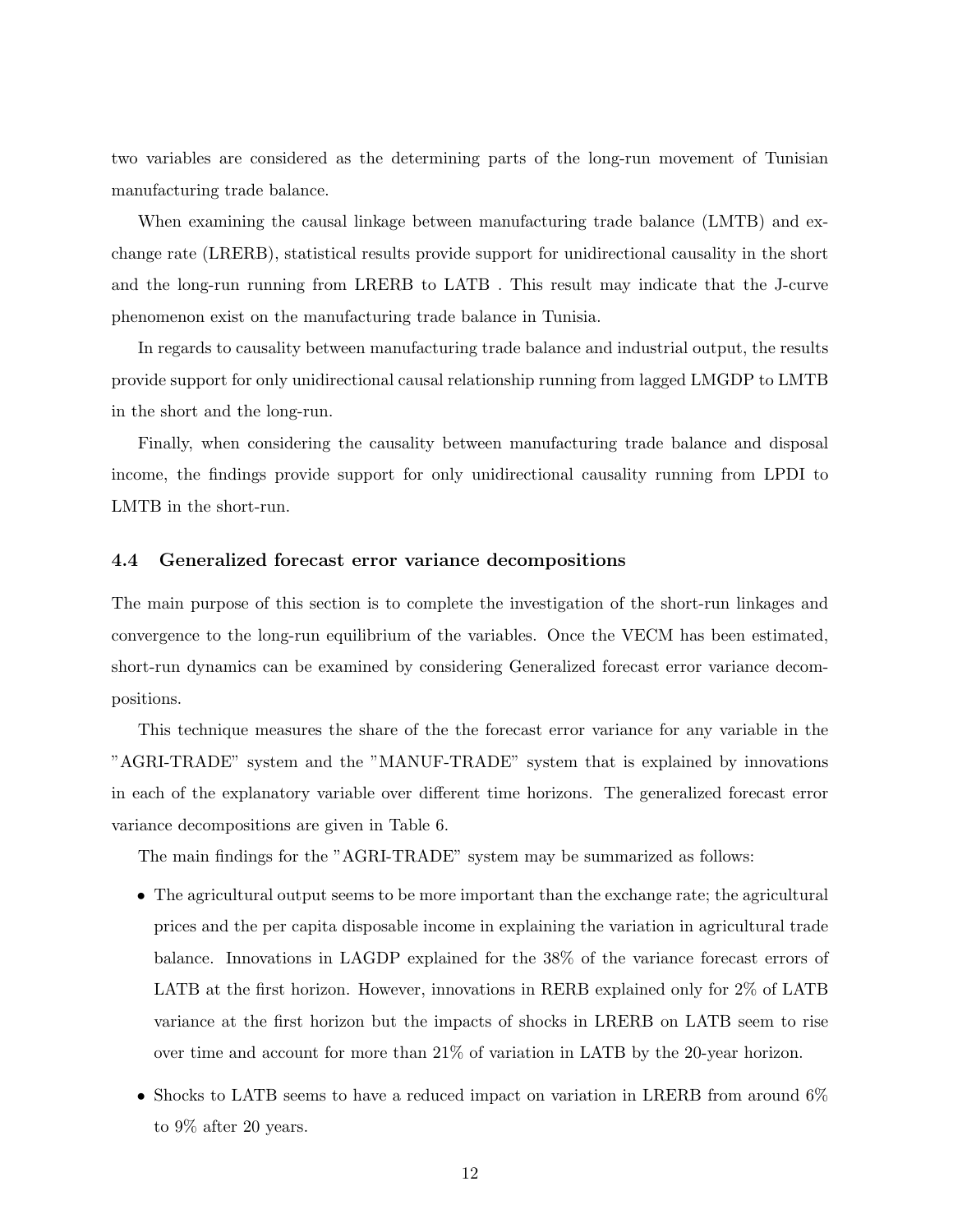The results of generalized forecast error variance decompositions for the "MANUF-TRADE" system are quite different and may be summarized as follows:

- Personal disposable income innovations seem to account for important percentages (from 40% to 21%) of the variance forecast errors of LMTB. interestingly, the impacts of shocks in LRERB on LMTB seem to rise over time.
- Shocks to LMTB seems to have only a reduced impact on variation in LRERB from around  $1\%$  to  $2\%$  after 20 years.

## 5 Concluding remarks

Tunisia's agricultural sector is important for social and economic reasons, and the promotion of food security and increase competitiveness of agricultural sub-sectors in which the country had a comparative advantage are important government's objectives. However, an important element of the structural reforms introduced in Tunisia in the late 1980s has been a continuously depreciating exchange rate to improve the country's overall competitiveness.

The impact that this exchange rate policies has on the net external position of the agricultural sector is theoretically ambiguous. In this paper we empirically assess the impact and found that exchange rate depreciations have led to a deterioration of the net external position of Tunisia's agricultural sector, hurting the objectives of food security and increase competitiveness set for this sector.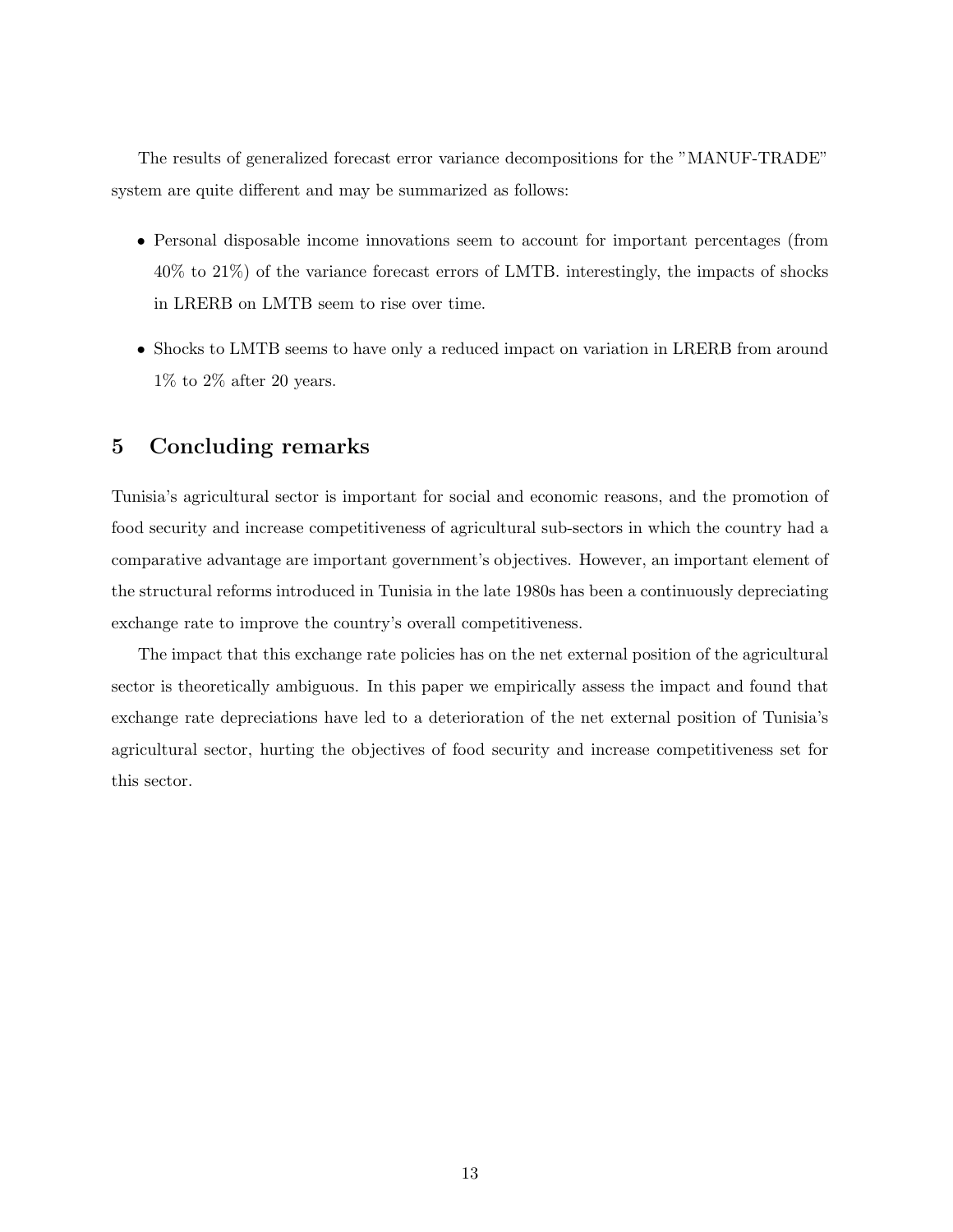## References

- [1] Backus, D. K., Kehoe, P. J., Kydland, F. E., 1994. Dynamics of the trade balance and the terms of trade: The J-curve?, American Economic Review. 84, 84 - 103
- [2] Bahmani-Oskooee, M., 1985. Devaluation and the J-curve: Some evidence from LDCs., Review of Economics and Statistics. 67, 500 - 504.
- [3] Bahmani-Oskooee, M., Alse, J., 1994. Short-Run versus Long-Run Effects of Devaluation: Error Correction Modeling and Cointegration, Eastern Economic Journal. 20, 453-464.
- [4] Bahmani-Oskooee, M., Malixi, M., 1992. More evidence on the J curve from LDCs, Journal of Policy Modeling. 14, 641-653.
- [5] Bahmani-Oskooee, M., Ratha, A., 2004a. Dynamics of the U.S. Trade with Developing Countries, Journal of Developing Areas. 37, 1-11.
- [6] Bahmani-Oskooee, M., Ratha, A., 2004b. The J-curve: A Literature Review, Applied Economics. 36, 1377-1398.
- [7] Baek, J., Koo, W.W., 2008. Identifying macroeconomic linkages to U.S. agricultural trade balance. Canadian Journal of Agricultural Economics 56, 63-77.
- [8] Boughzala, M., Sellaouti, F., 2003. Trade policy and exchange rate regime in Tunisia., in: Togan, S., Kheir-El-Din, H. (Eds.), Competitiveness in the Middle Eastern and North African countries. Economic Research Forum, Cairo.
- [9] Boyd, D., Caporale, G. M., Smith, R., 2001. Real exchange rate effects on the balance of trade: cointegration and the Marshall-Lerner condition, International Journal of Finance and Economics. 6, 187-200.
- [10] Chambers, R.G., 1981. Interrelationships between monetary instruments and agricultural commodity trade. American Journal of Agricultural Economics 63, 934 - 941.
- [11] Chebbi, H.E., Olarreaga, M., Zitouna, H., 2010. Trade Openness and CO2 Emissions in Tunisia, Working Papers 518. Economic Research Forum, Cairo, Egypt.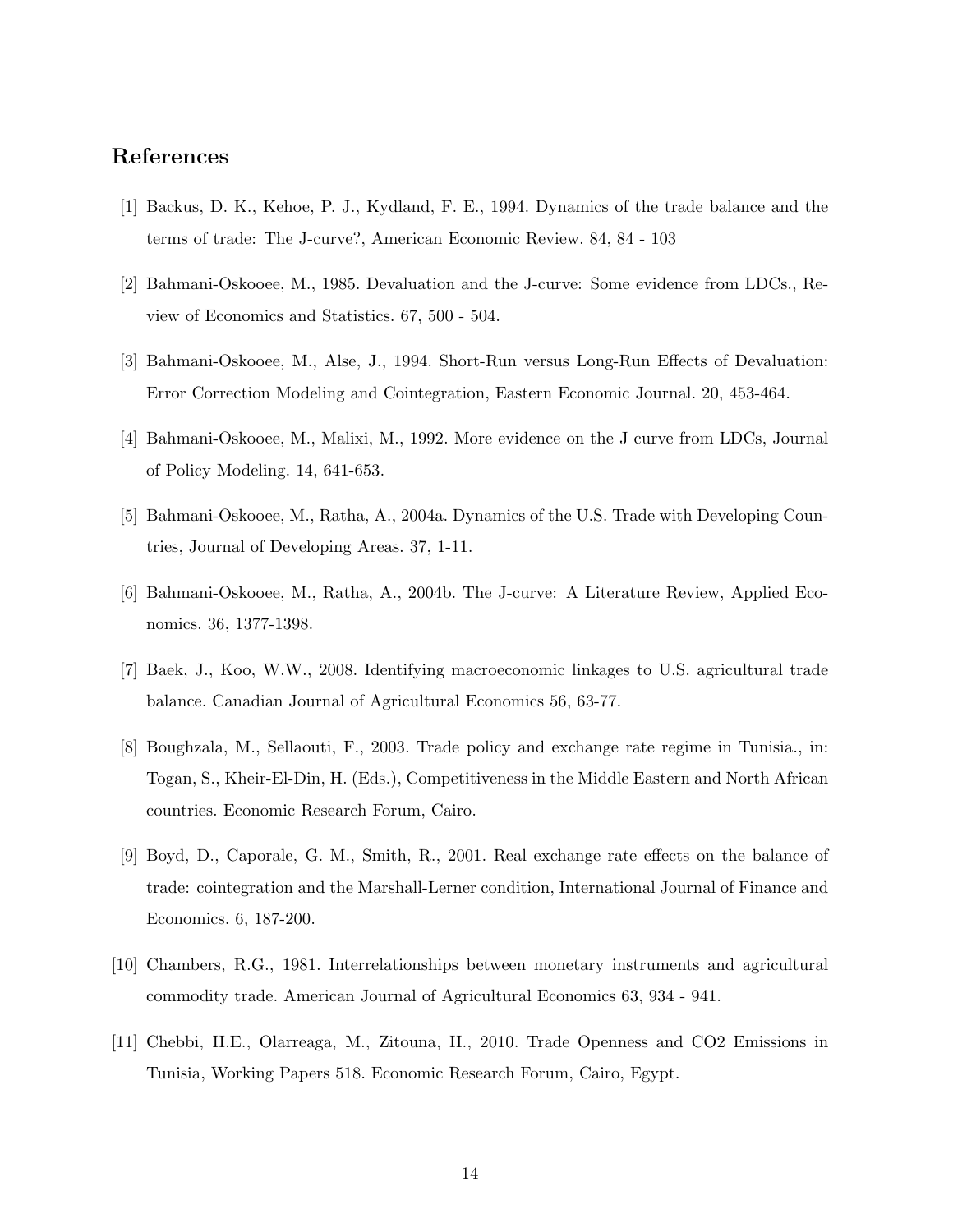- [12] Dornbusch, R., Fischer, S., Samuelson, P. A. , 1977. Comparative Advantage, Trade, and Payments in a Ricardian Model with a Continuum of Goods. The American Economic Review 67, 823-839.
- [13] Dickey, D.A., Fuller, W.A., 1979. Estimators for autoregressive time series with a unit root. Journal of the American Statistical Association 74, 427 - 431.
- [14] Dickey, D.A., Fuller, W.A., 1981. The likelihood ratio statistics for autoregressive time series with a unit root. Econometrica 49, 1057 - 1072.
- [15] Doornik, J., Hansen, H., 1994. A practical test for univariate and multivariate normality, Discussion paper. Nuffield College, Oxford.
- [16] Domaç, I., Shabsigh, G., 1999. Real Exchange Rate Behavior and Economic Growth Evidence from Egypt, Jordan, Morocco, and Tunisia, IMF Working Papers 99/40, International Monetary Fund.
- [17] Engle, R.F., Granger, C.W.J., 1987. Co-Integration and Error Correction: Representation, Estimation, and Testing. Econometrica 55, 251-276.
- [18] Fanizza, D., Laframboise, N., Martin, E., Sab, R., Karpowicz, I., 2002. Tunisia's Experience with Real Exchange Rate Targeting and the Transition to a Flexible Exchange Rate Regime, IMF Working Papers 02/190, International Monetary Fund.
- [19] Gil, J.M., Ben Kaabia, M., Chebbi, H.E., 2009. Macroeconomics and agriculture in Tunisia. Applied Economics 41, 105-124.
- [20] Godfrey, L.G., 1988. Misspecification Test in Econometrics. Cambridge University Press, Cambridge, UK.
- [21] Granger, C.W.J., 1988. Some recent developments in a concept of causality. Journal of Econometrics 39, 199 - 211.
- [22] Granger, C.W.J., Lin, J.-L., 1995. Causality in the Long Run. Econometric Theory 11, 530- 536.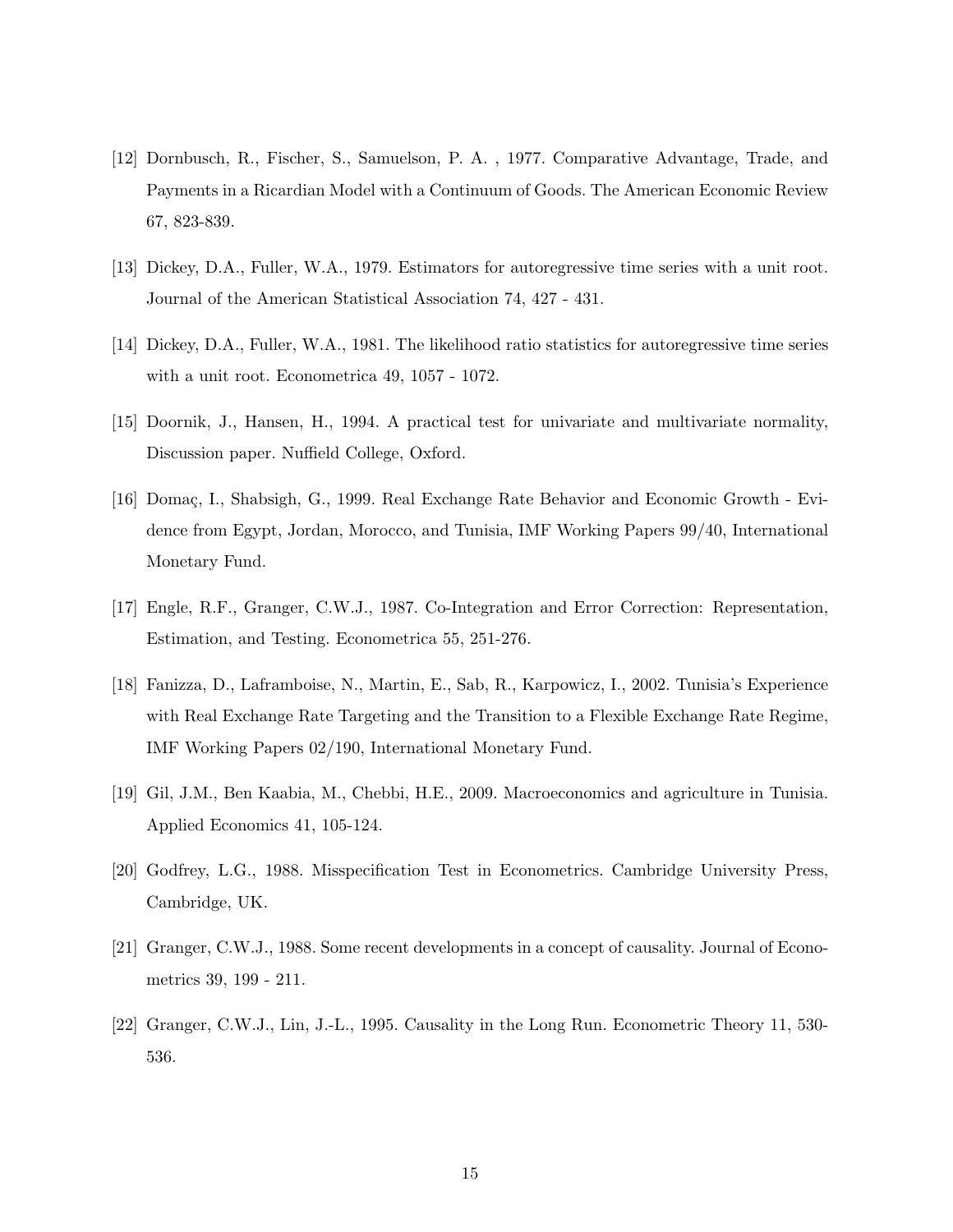- [23] Himarios, D., 1985. The Effects of Devaluation on the Trade-Balance: A Critical View and Re-examination of Miles New Results, Journal of International Money and Finance. 4, 553- 563.
- [24] Johansen, S., 1988. Statistical Analysis of Cointegrating Vectors. Journal of Economic Dynamics and Control 12, 231 - 254.
- [25] Johansen, S., 1992. Cointegration in partial systems and the efficiency of single equation analysis. Journal of Econometrics 52, 389-402.
- [26] Johansen, S., Juselius, K., 1990. Maximum Likelihood Estimation and Inference on Cointegration with Application to the Demand for Money. Oxford Bulletin of Economics and Statistics 52, 169 - 210.
- [27] Kim, M., Cho, G.D., Koo, W.W., 2004. Does the exchange rate matter to agricultural bilateral trade between Canada and the U.S.? Canadian Journal of Agricultural Economics 52, 127-145.
- [28] Kwiatkowski, D., Phillips, P.C.B., Schmidt, P., Shin, Y., 1992. Testing the null hypothesis of stationarity against the alternative of a unit root: How sure are we that economic time series have a unit root? Journal of Econometrics 54, 159-178.
- [29] Lanne, M., L¨utkepohl, H., Saikkonen, P., 2002. Comparison of unit root tests for time series with level shifts. Journal of Time Series Analysis, 23, 667-685.
- [30] Lanne, M., L¨utkepohl, H., Saikkonen, P., 2003. Test Procedures for Unit Roots in Time Series with Level Shifts at Unknown Time. Oxford Bulletin of Economics and Statistics, 65, 91-115.
- [31] OECD, AfDB, 2008. African Economic Outlook 2008. OECD Publishing / African Development Bank.
- [32] Sfia, M. D., 2006. Tunisia: Sources of Real Exchange Rate Fluctuations. William Davidson Institute Working Papers Series wp880, William Davidson Institute at the University of Michigan.
- [33] Rose, A. K., 1990. Exchange rates and the trade balance : Some evidence from developing countries, Economics Letters. 34, 271-275.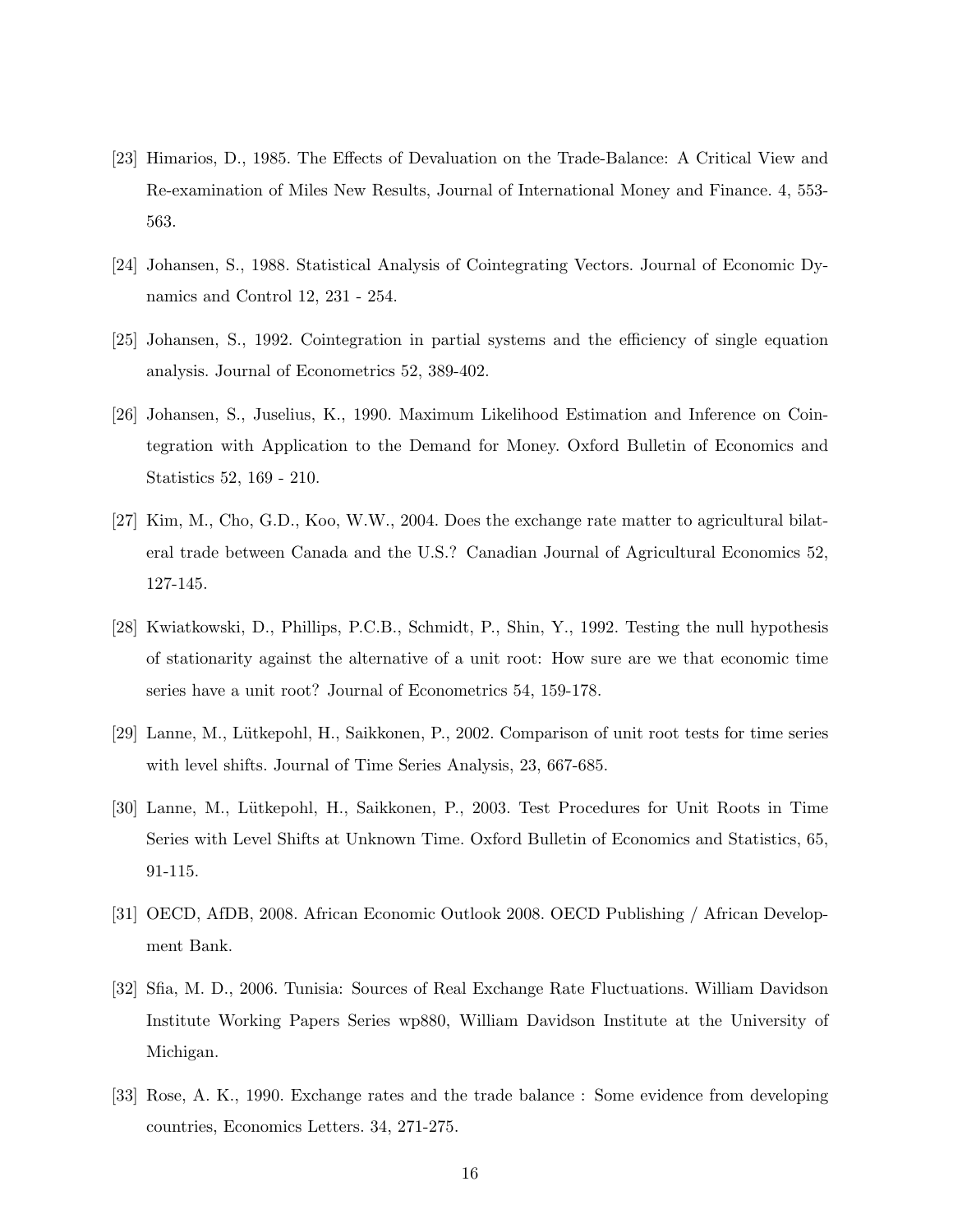- [34] World Bank, 2006. Tunisia. Agricultural Policy Review. The World Bank, Washington, DC, p. 114.
- [35] World Bank, 2010. Tunisia. Development policy review: Towards innovation driven. The World Bank, Washington, DC, p. 114.
- [36] Yazici, M., 2006. Is the J-curve effect observable in Turkish agricultural sector? Journal of Central European Agriculture 7, 319-322.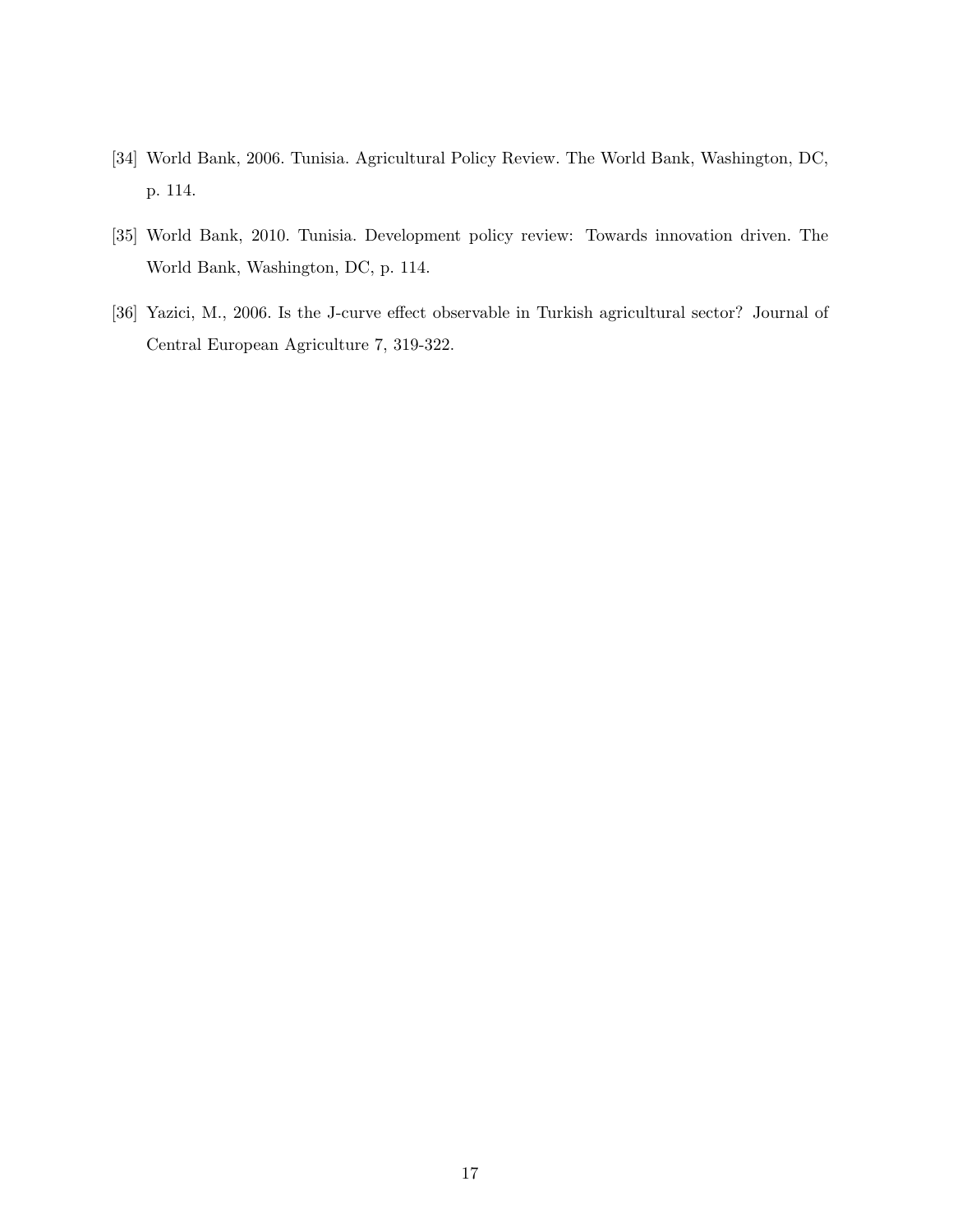|                     |                       | ADF test              | KPSS test             |              |
|---------------------|-----------------------|-----------------------|-----------------------|--------------|
|                     |                       |                       | $l=1$                 | $l=3$        |
|                     |                       | Level form            |                       |              |
| Intercept and trend | <b>LATB</b>           | $-2.9912(0)$          | $0.36\overline{43^c}$ | $0.2316^c$   |
|                     | <b>LMTB</b>           | $-2.8090(0)$          | $0.3372^a$            | $0.2340^{a}$ |
|                     | <b>LRERB</b>          | $-1.8383(1)$          | $0.2129^b$            | $0.1258^c$   |
|                     | LAGDP                 | $-3.6125^{b}$ (0)     | $0.1249^c$            | 0.0982       |
|                     | <b>LMGDP</b>          | $-0.1842(3)$          | $0.4375^a$            | $0.2359^a$   |
|                     | LAP                   | 0.5125(0)             | $0.4137^a$            | $0.2286^a$   |
|                     | LMP                   | $-1.1622(3)$          | $0.4375^a$            | $0.2359^a$   |
|                     | <b>LPDI</b>           | $-3.0455(3)$          | $0.2689^a$            | $0.1503^b$   |
| Intercept           | <b>LATB</b>           | $-3.1447(0)$          | 0.4574c               | 0.2880       |
|                     | <b>LMTB</b>           | $-1.7390(0)$          | $2.0710^a$            | $1.1204^a$   |
|                     | <b>LRERB</b>          | $-0.9913(0)$          | $1.9403^a$            | $1.0233^a$   |
|                     | <b>LAGDP</b>          | $-1.1315(0)$          | $2.0529^a$            | $1.1132^a$   |
|                     | <b>LMGDP</b>          | $-4.1735^a$ (3)       | $2.1870^a$            | $1.1534^a$   |
|                     | LAP                   | $-1.6306(0)$          | $2.2217^a$            | $1.1640^a$   |
|                     | <b>LMP</b>            | $-1.3164(1)$          | $2.2015^a$            | $1.1528^a$   |
|                     | <b>LPDI</b>           | $-0.4788(0)$          | $2.0674^a$            | $1.1118^{a}$ |
|                     |                       | First difference form |                       |              |
| Intercept and trend | $\Delta$ LATB         | $-6.1933^a$ (1)       | $0.031\overline{2}$   | 0.0498       |
|                     | $\Delta LMTB$         | $-5.1811^a$ (4)       | 0.0248                | 0.0448       |
|                     | $\Delta \text{LRERB}$ | $-5.0543^a$ (0)       | 0.0916                | 0.0829       |
|                     | $\Delta$ LAGDP        | $-7.6946^a$ (0)       | 0.0277                | 0.0397       |
|                     | $\Delta LMGDP$        | $-5.1060^a$ (3)       | 0.0509                | 0.0865       |
|                     | $\Delta$ LAP          | $-5.0614^a$ (0)       | $0.2578^a$            | $0.1974^b$   |
|                     | $\Delta LMP$          | $-3.9652^{b}$ (0)     | $0.2135^b$            | $0.1649^b$   |
|                     | $\Delta$ LPDI         | $-5.6715^a$ (0)       | 0.1349c               | $0.1195^{c}$ |
| Intercept           | $\Delta$ LATB         | $-6.1405^a$<br>(1)    | 0.1191                | 0.1741       |
|                     | $\Delta LMTB$         | $-4.7871^a$ (4)       | 0.1094                | 0.1845       |
|                     | $\triangle$ LRERB     | $-5.0869^a$ (0)       | 0.1119                | 0.1006       |
|                     | $\Delta$ LAGDP        | $-7.7518^a$ (0)       | 0.0341                | 0.0483       |
|                     | $\Delta LMGDP$        | $-8.3862^a$ (0)       | $0.4172^c$            | $0.4893^{b}$ |
|                     | $\Delta$ LAP          | $-2.6053^c$ (1)       | $0.4963^b$            | 0.3613c      |
|                     | $\Delta LMP$          | $-3.7759^a$ (0)       | 0.4079c               | 0.2987       |
|                     | $\Delta$ LPDI         | $-5.7290^a$ (0)       | 0.1395                | 0.1230       |

Table 1. Results from unit root tests without structural breaks  $\real^a$ 

 ${}^a$ Superscripts a, b and c indicate the rejection of the null hypothesis at the 1, 5 and 10 percent level of statistical significance, respectively. The lag length for the ADF tests (in parentheses) has been chosen based on the Akaike's Information Criterion. The maximum number of lags is set to be four. For the KPSS tests, lag-truncation parameters one and three (l=1 and l=3) were performed since it is unknown how many lagged residuals has been used to construct a consistent estimator of the residual variance.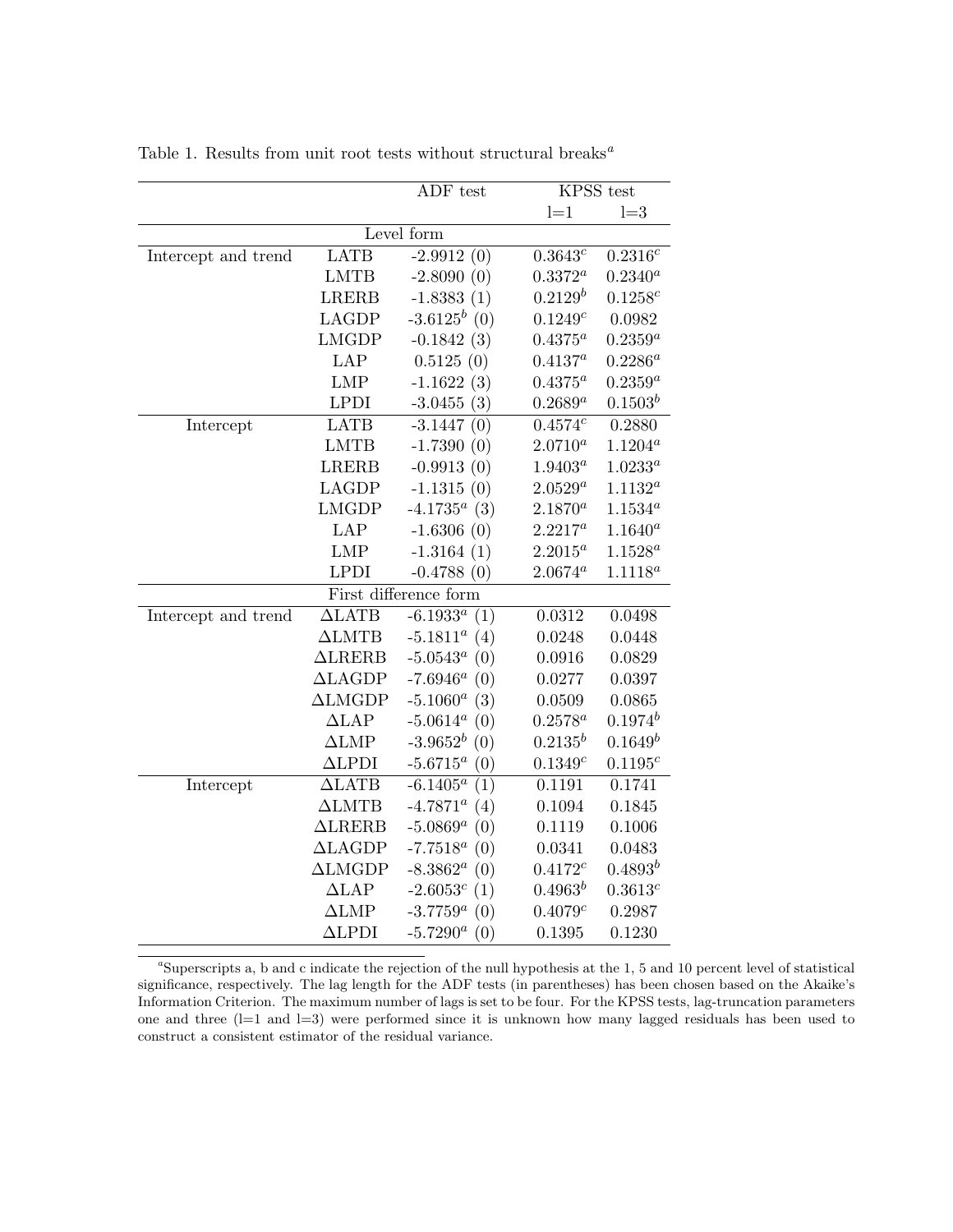|              | LLS test   |                      |               |                      |  |
|--------------|------------|----------------------|---------------|----------------------|--|
|              | With trend | Suggested break date | Without trend | Suggested break date |  |
| <b>LATB</b>  | $-2.5721$  | 1991                 | $-2.1474$     | 1991                 |  |
| LMTB         | $-2.6871$  | 1974                 | $-2.2364$     | 1974                 |  |
| LRERB        | $-1.4761$  | 1973                 | $-1.1224$     | 1973                 |  |
| LAGDP        | $-3.2686$  | 1987                 | $-1.4595$     | 1987                 |  |
| <b>LMGDP</b> | $-1.4825$  | 1982                 | $-2.4266$     | 1982                 |  |
| LAP          | $-0.9308$  | 1981                 | $-2.2279$     | 1981                 |  |
| <b>LMP</b>   | $-0.8025$  | 1973                 | $-1.8870$     | 1973                 |  |
| <b>LPDI</b>  | $-1.1704$  | 1972                 | $-0.7229$     | 1972                 |  |

| Table 2. Results from unit root tests with structural breaks <sup><math>a</math></sup> |  |  |  |  |  |  |  |
|----------------------------------------------------------------------------------------|--|--|--|--|--|--|--|
|----------------------------------------------------------------------------------------|--|--|--|--|--|--|--|

<sup>a</sup>The null hypothesis of unit root cannot be rejected at the 5 and 10 percent level of statistical significance. Critical values are from Lanne et al. (2002).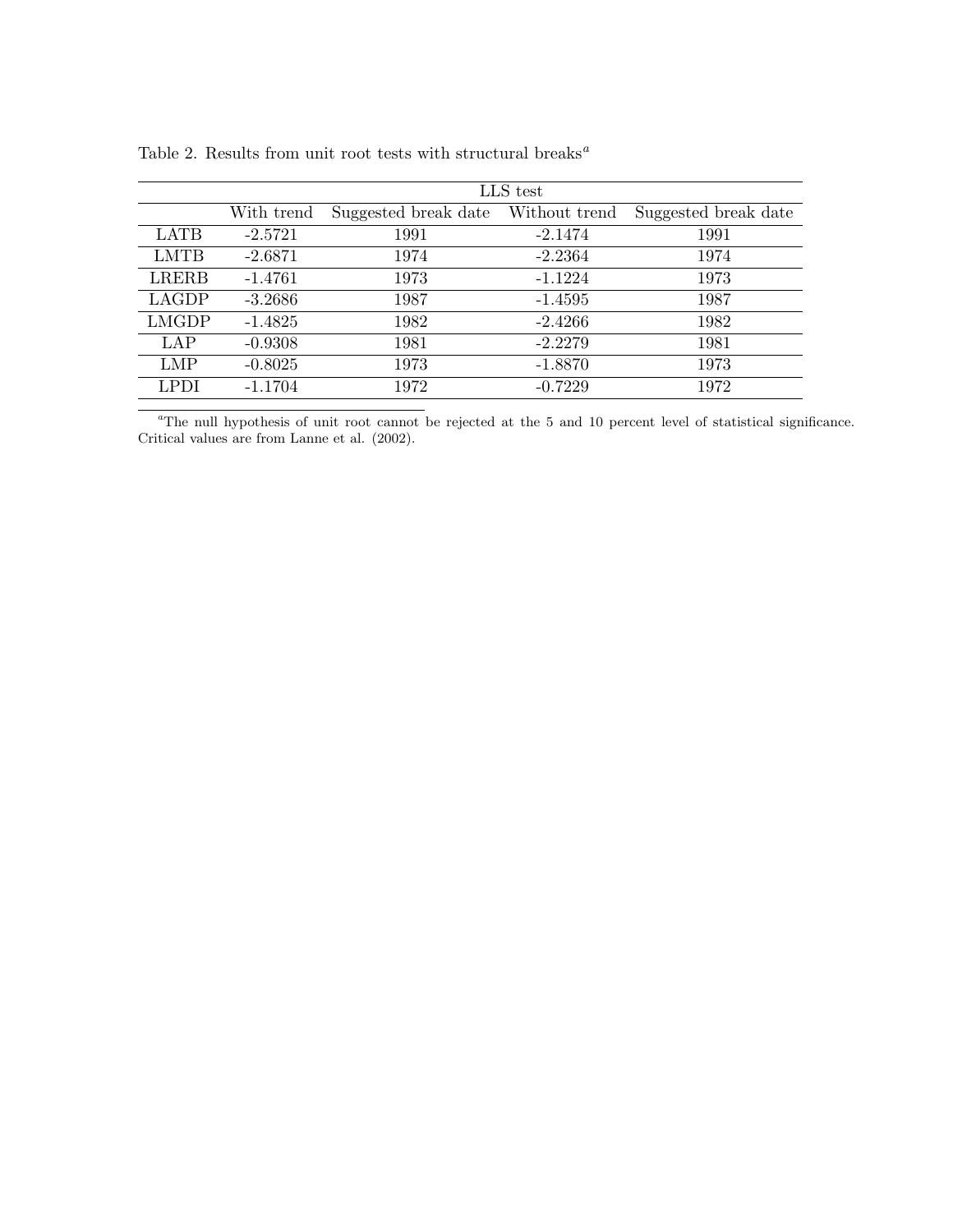|         |                    | "AGRI-TRADE" System |                          |             | "MANUF-TRADE" system     |          | Critical values |          |  |
|---------|--------------------|---------------------|--------------------------|-------------|--------------------------|----------|-----------------|----------|--|
| $H_0$ : | $H_1$ :            | $LR$ -Trace         | $LR$ -Trace <sup>*</sup> | $LR$ -Trace | $LR$ -Trace <sup>*</sup> | $(90\%)$ | (95%)           | $(99\%)$ |  |
| $r=0$   | $p-r=5$            | $108.749^a$         | 87.795c                  | $118.070^a$ | $95.307^b$               | 84.27    | 88.55           | 96.97    |  |
|         | $r \leq 1$ $p-r=4$ | $62.208^c$          | 49.517                   | $61.753^c$  | 44.790                   | 60.00    | 63.66           | 70.91    |  |
|         | $r \leq 2$ $p-r=3$ | 39.323              | 32.852                   | 34.065      | 25.422                   | 39.73    | 42.77           | 48.87    |  |
|         | $r \leq 3$ $p-r=2$ | 19.282              | 14.278                   | 16.707      | 10.233                   | 23.32    | 25.73           | 30.67    |  |
|         | $r \leq 4$ $p-r=1$ | 5.771               | 4.916                    | 5.236       | 4.732                    | 12.45    | 12.45           | 16.22    |  |

Table 3. Results of cointegration tests for the two systems (trend and intercept included)<sup>a</sup>

 $a(r)$  is the number of cointegrating vectors and  $(p-r)$  is the number of common stochastic trends. Critical values are based on Doornik (1998). The LR-Trace\* is computed using the Bartlett small sample correction. Superscripts a, b and c indicate the rejection of the null hypothesis at the 1, 5 and 10 percent level of statistical significance, respectively.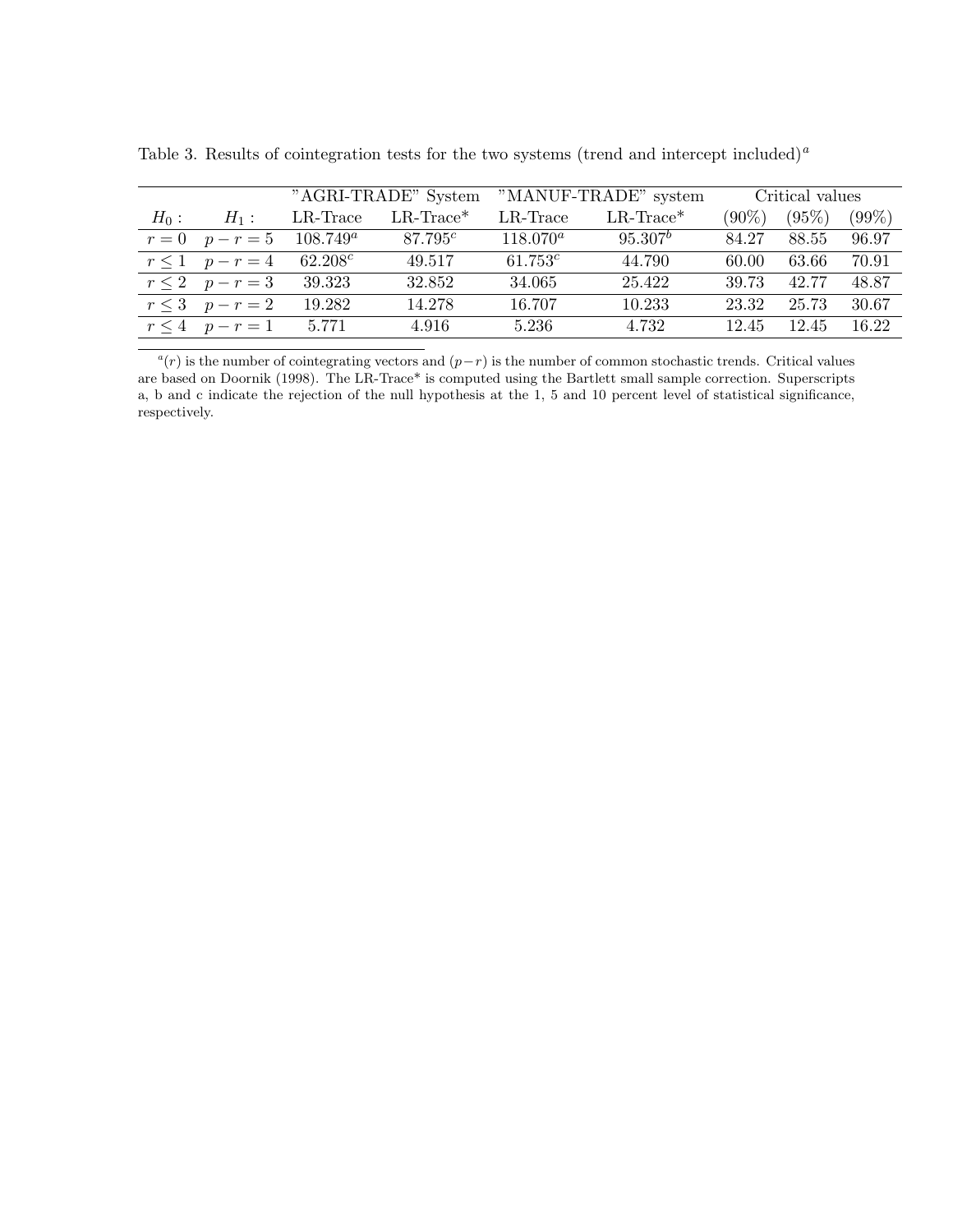Table 4. Normalized cointegration relations ( $\beta'$ ) and loading coefficients ( $\alpha$ ) for the two systems<sup>a</sup>

 $\frac{1}{\sqrt{2}}$  , and the contribution of  $\frac{1}{\sqrt{2}}$  , and  $\frac{1}{\sqrt{2}}$  , and  $\frac{1}{\sqrt{2}}$  , and  $\frac{1}{\sqrt{2}}$  , and  $\frac{1}{\sqrt{2}}$ 

 $\frac{1}{\sqrt{2}}$  , and the contribution of  $\frac{1}{\sqrt{2}}$  , and  $\frac{1}{\sqrt{2}}$  , and  $\frac{1}{\sqrt{2}}$  , and  $\frac{1}{\sqrt{2}}$  , and  $\frac{1}{\sqrt{2}}$ 

 $\overline{\phantom{a}}$  , and the contract of the contract of the contract of the contract of the contract of the contract of the contract of the contract of the contract of the contract of the contract of the contract of the contrac

—————————————————————————————–

| "AGRI-TRADE" system |  |
|---------------------|--|
|---------------------|--|

"MANUF-TRADE" system

| $\alpha =$ | $-0.690^a$<br>$(-9.685)$<br>$-0.011$<br>$(-0.180)$<br>$\begin{array}{c} -0.052 \ (-0.977) \end{array}$<br>$-0.066^a$<br>$(-2.632)$<br>$0.059^b$<br>(2.253) | and | $\beta' =$ | $-0.354^{b}$ $-1.104^{a}$<br>$(-2.118)$ $(-2.876)$<br>1.000 |  | $\begin{array}{c} 0.128 \\ (0.328) \end{array}$<br>$-0.292$ $0.051^a$<br>$(-0.558)$ $(3.051)$ | (3.096) | $\times$ | <b>LMTB</b><br><b>LRERB</b><br><b>LMGDP</b><br><b>LMP</b><br><b>LPDI</b><br><b>TREND</b> |  |
|------------|------------------------------------------------------------------------------------------------------------------------------------------------------------|-----|------------|-------------------------------------------------------------|--|-----------------------------------------------------------------------------------------------|---------|----------|------------------------------------------------------------------------------------------|--|
|------------|------------------------------------------------------------------------------------------------------------------------------------------------------------|-----|------------|-------------------------------------------------------------|--|-----------------------------------------------------------------------------------------------|---------|----------|------------------------------------------------------------------------------------------|--|

<sup>a</sup>Figures in parenthesis are  $t - value$  of model coefficients. Superscripts a, b and c indicate the rejection of the null hypothesis at the 1, 5 and 10 percent level of statistical significance, respectively.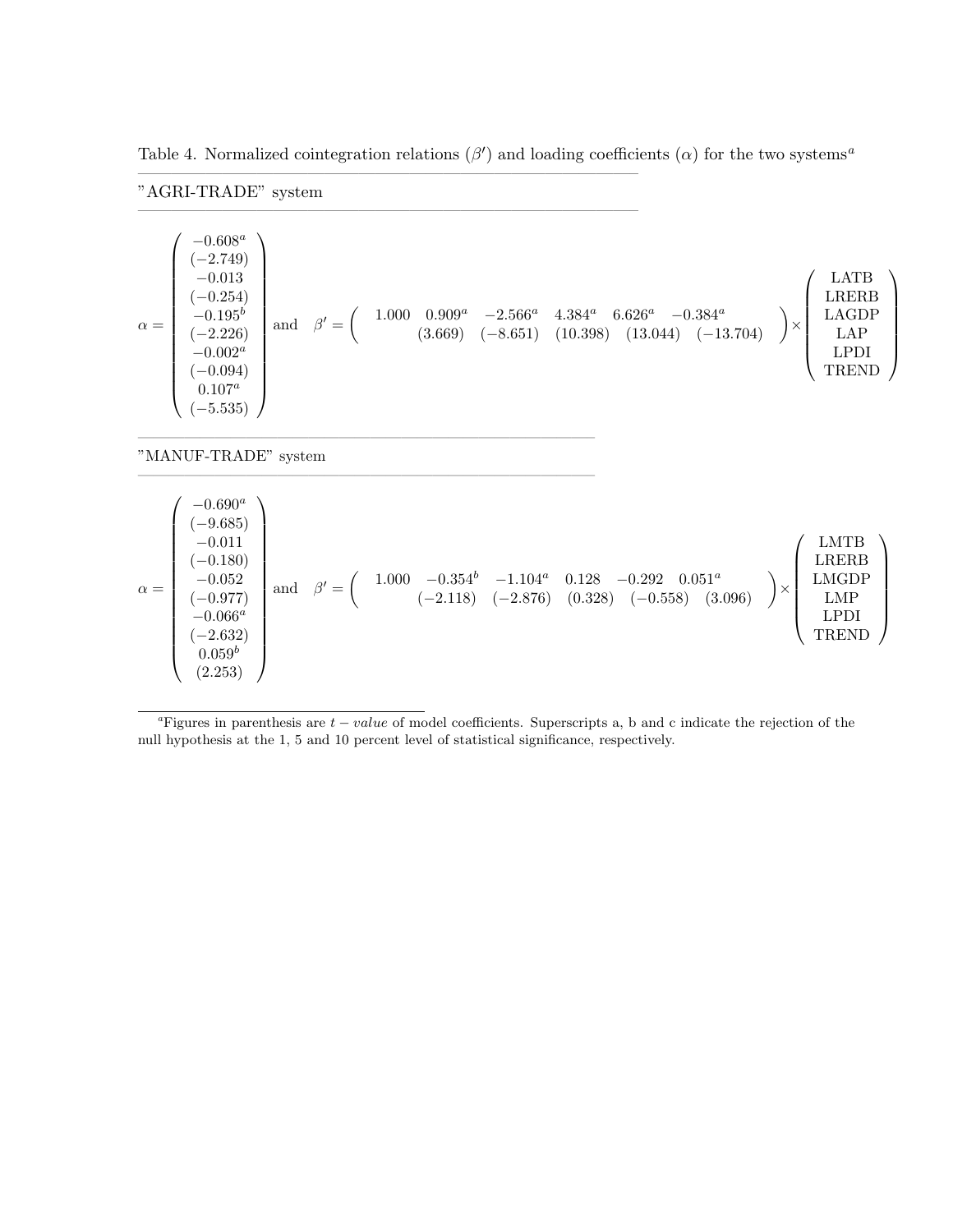## Table 5. Results of non-causality tests<sup> $a$ </sup>

| Hypothesis of                  | Short-run Granger | Long-run               | Overall strong         |
|--------------------------------|-------------------|------------------------|------------------------|
| non-causality                  | non-causality     | non-causality          | exogeneity             |
|                                |                   |                        |                        |
| "AGRI-TRADE" system            |                   |                        |                        |
| $H_0: LATB \nrightarrow LRERB$ | 3.7395c           | 0.0646                 | $7.1205^{\rm b}$       |
| $H_0: LRERB \rightarrow LATB$  | 0.1607            | $6.9351^{\rm a}$       | 7.5738 <sup>b</sup>    |
| $H_0: LATB \nrightarrow LAGDP$ | 0.1363            | 4.6786c                | 6.2969 <sup>b</sup>    |
| $H_0: LAGDP \rightarrow LATB$  | 0.8600            | $6.9351^{\rm a}$       | $12.8873^{\rm a}$      |
| $H_0: LATB \nrightarrow LAP$   | 0.3947            | 0.0088                 | 0.8007                 |
| $H_0: LAP \nrightarrow LATB$   | 0.4068            | $6.9351^{\rm a}$       | 7.1558 <sup>b</sup>    |
| $H_0: LATB \nrightarrow LPDI$  | $6.4424^b$        | $22.8793^{\rm a}$      | $23.6259^{\rm a}$      |
| $H_0: LPDI \nrightarrow LATB$  | 1.2413            | $6.9351^{\rm a}$       | 7.8672 <sup>b</sup>    |
|                                |                   |                        |                        |
| "MANUF-TRADE" system           |                   |                        |                        |
| $H_0: LMTB \nrightarrow LRERB$ | 1.9255            | 0.0324                 | 2.3417                 |
| $H_0: LRERB \nrightarrow LMTB$ | $7.4310^a$        | $48.8007^{\rm a}$      | $50.1936^{\rm a}$      |
| $H_0: LMTB \nrightarrow LMGDP$ | 0.7820            | 0.9431                 | 2.4801                 |
| $H_0: LMGDP \nrightarrow LMTB$ | $12.2651^{\rm a}$ | 48.8007 <sup>a</sup>   | $48.8027$ <sup>a</sup> |
| $H_0: LMTB \nrightarrow LMP$   | $5.7022^{\rm b}$  | 6.3998 <sup>b</sup>    | 8.8678 <sup>b</sup>    |
| $H_0: LMP \nrightarrow LMTB$   | $18.8826^{\rm a}$ | $48.8007$ <sup>a</sup> | $53.1494^{\rm a}$      |
| $H_0: LMTB \nrightarrow LPDI$  | 0.0268            | 4.7852 <sup>b</sup>    | 5.5486c                |
| $H_0: LPDI \nrightarrow LMTB$  | $11.3726^{\rm a}$ | $48.8007^{\rm a}$      | $53.1496^{\rm a}$      |

 $a$ <sup>a</sup>Superscripts a, b and c indicate the rejection of the null hypothesis at the 1, 5 and 10 percent level of statistical significance, respectively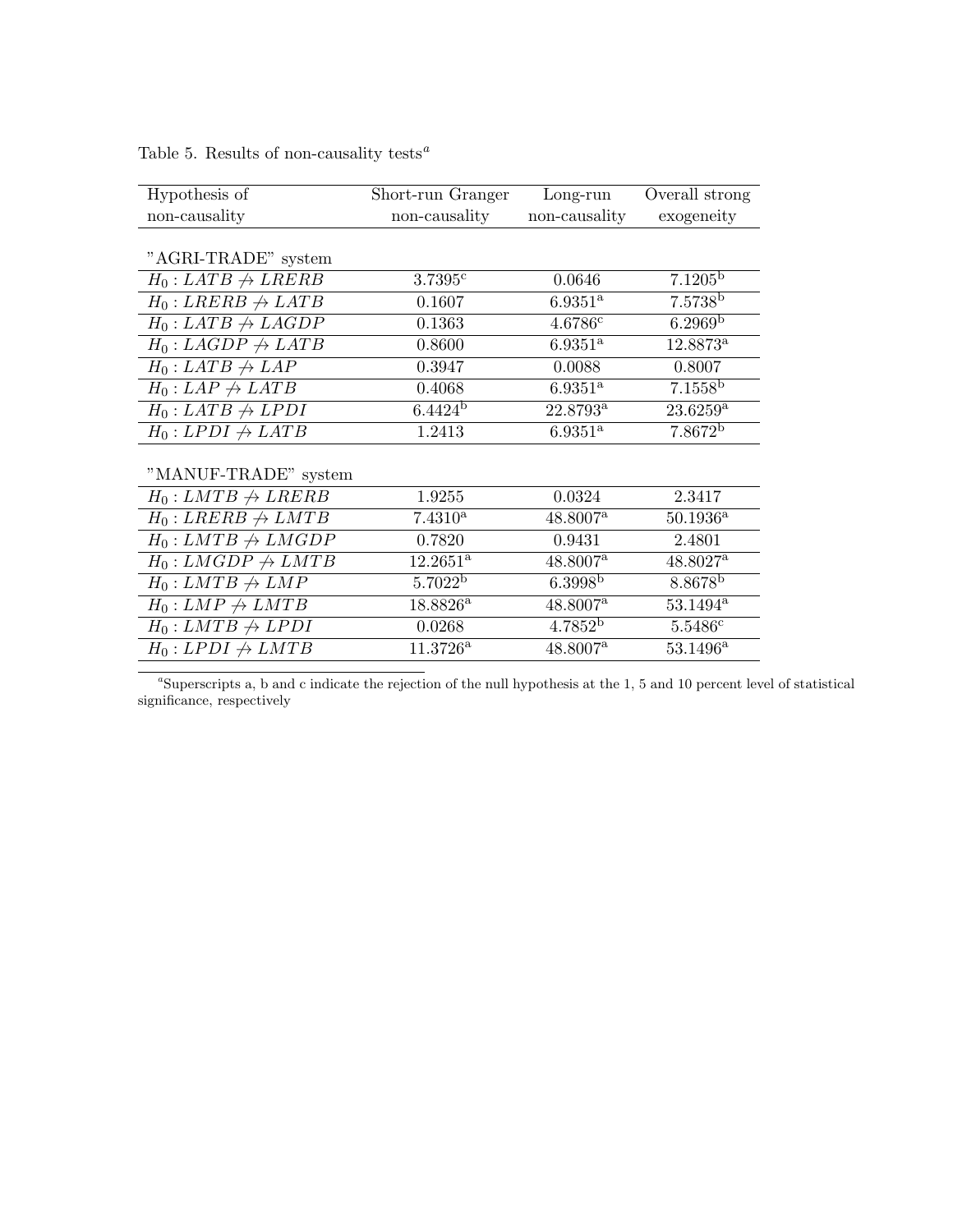| Horizon                | <b>LATB</b> | <b>LRERB</b> | <b>LAGDP</b>                     | $\overline{LAP}$ | <b>LPDI</b> |
|------------------------|-------------|--------------|----------------------------------|------------------|-------------|
| "AGRI-TRADE"<br>system |             |              |                                  |                  |             |
|                        |             |              | Variance decomposition for LATB  |                  |             |
| $\mathbf{1}$           | 84,86%      | 2,43%        | 37,83%                           | 1,67%            | 0,81\%      |
| $\overline{2}$         | $79,35\%$   | 7,38%        | 39,76%                           | 1,34%            | 1,63%       |
| $\boldsymbol{3}$       | 76,56%      | 9,92%        | 41,04%                           | $1,\!37\%$       | 2,52%       |
| $\overline{4}$         | 73,17%      | 12,37%       | 42,43%                           | 1,37%            | 3,25%       |
| $\overline{5}$         | 70,76%      | 14,38%       | 42,85%                           | 1,51%            | 3,80%       |
| 10                     | 65,01%      | 19,05%       | 43,70%                           | 1,99%            | $5,19\%$    |
| 15                     | 62,85%      | 20,81%       | 43,94%                           | 2,19%            | 5,71\%      |
| 20                     | 61,75%      | 21,71%       | 44,06%                           | 2,30%            | 5,97%       |
|                        |             |              | Variance decomposition for LRERB |                  |             |
| $\mathbf{1}$           | 5,84%       | 91,46%       | 6,14%                            | 5,16%            | 11,32%      |
| $\overline{2}$         | $6,94\%$    | 88,97%       | 8,31%                            | 7,00%            | 12,40%      |
| 3                      | 7,14%       | 87,90%       | 8,51%                            | 8,25%            | 12,63%      |
| $\overline{4}$         | 7,65%       | 86,69%       | 8,81%                            | 9,14%            | 12,84%      |
| $\overline{5}$         | $7,91\%$    | 86,02%       | 9,04%                            | 9,65%            | 12,97%      |
| 10                     | 8,46%       | 84,53%       | 9,41%                            | 10,81%           | 13,22%      |
| 15                     | 8,65%       | 84,03%       | 9,54%                            | 11,18%           | 13,31%      |
| 20                     | 8,74%       | 83,79%       | 9,60%                            | 11,36%           | 13,35%      |
|                        |             |              | Variance decomposition for LAGDP |                  |             |
| $\mathbf{1}$           | 12,24%      | 9,24%        | 88,46%                           | 7,58%            | 31,86%      |
| $\overline{2}$         | 9,24%       | 12,07%       | 86,85%                           | 6,32%            | 33,75%      |
| $\boldsymbol{3}$       | 7,67%       | 14,18%       | 86,04%                           | 5,47%            | 34,65%      |
| $\,4\,$                | $6,55\%$    | 15,90%       | 85,14%                           | 4,78%            | 35,34%      |
| $\overline{5}$         | 5,82%       | 17,31%       | 84,48%                           | 4,24%            | 35,96%      |
| 10                     | 4,21%       | 20,98%       | 82,93%                           | 2,84%            | 37,55%      |
| 15                     | 3,62%       | 22,46%       | 82,31%                           | 2,29%            | 38,17%      |
| 20                     | 3,32%       | 23,23%       | 81,99%                           | $2,01\%$         | 38,50%      |
|                        |             |              | Variance decomposition for LAP   |                  |             |
| $\mathbf 1$            | $0,46\%$    | 5,82%        | 0,70%                            | 96,62%           | 15,69%      |
| $\overline{2}$         | $0,51\%$    | 8,95%        | $0,53\%$                         | 93,83%           | 16,92%      |
| 3                      | $0,53\%$    | 11,19%       | 0,52%                            | 91,91%           | $17,67\%$   |
| 4                      | 0,60%       | 12,68%       | 0,53%                            | $90,\!55\%$      | 18,07%      |
| $\overline{5}$         | $0,67\%$    | 13,72%       | $0,57\%$                         | 89,55%           | 18,33%      |
| 10                     | 0,84%       | 16,08%       | 0,68%                            | 87,26%           | 18,88%      |
| 15                     | $0,91\%$    | 16,88%       | $0,72\%$                         | 86,47%           | 19,05%      |
| 20                     | $0,94\%$    | 17,27%       | 0,74%                            | 86,08%           | 19,14%      |
|                        |             |              | Variance decomposition for LPDI  |                  |             |
| $\mathbf{1}$           | 7,87%       | 16,10%       | 36,34%                           | 7,25%            | 83,82%      |
| $\overline{2}$         | 17,07%      | 20,08%       | 25,61%                           | 10,65%           | 70,99%      |
| 3                      | 18,02%      | 24,18%       | 21,32%                           | 14,87%           | 67,30%      |
| $\overline{4}$         | 17,35%      | 26,97%       | 19,71%                           | 17,63%           | 65,27%      |
| $\bf 5$                | 16,85%      | 29,18%       | 18,53%                           | 19,49%           | 63,64%      |
| 10                     | 14,67%      | 34,30%       | 16,63%                           | 23,91%           | 60,69%      |
| 15                     | 13,85%      | 35,98%       | 16,13%                           | 25,29%           | 59,79%      |
| 20                     | 13,46%      | 36,78%       | 15,90%                           | 25,94%           | 59,37%      |

Table 6. Generalized forecast error variance decompositions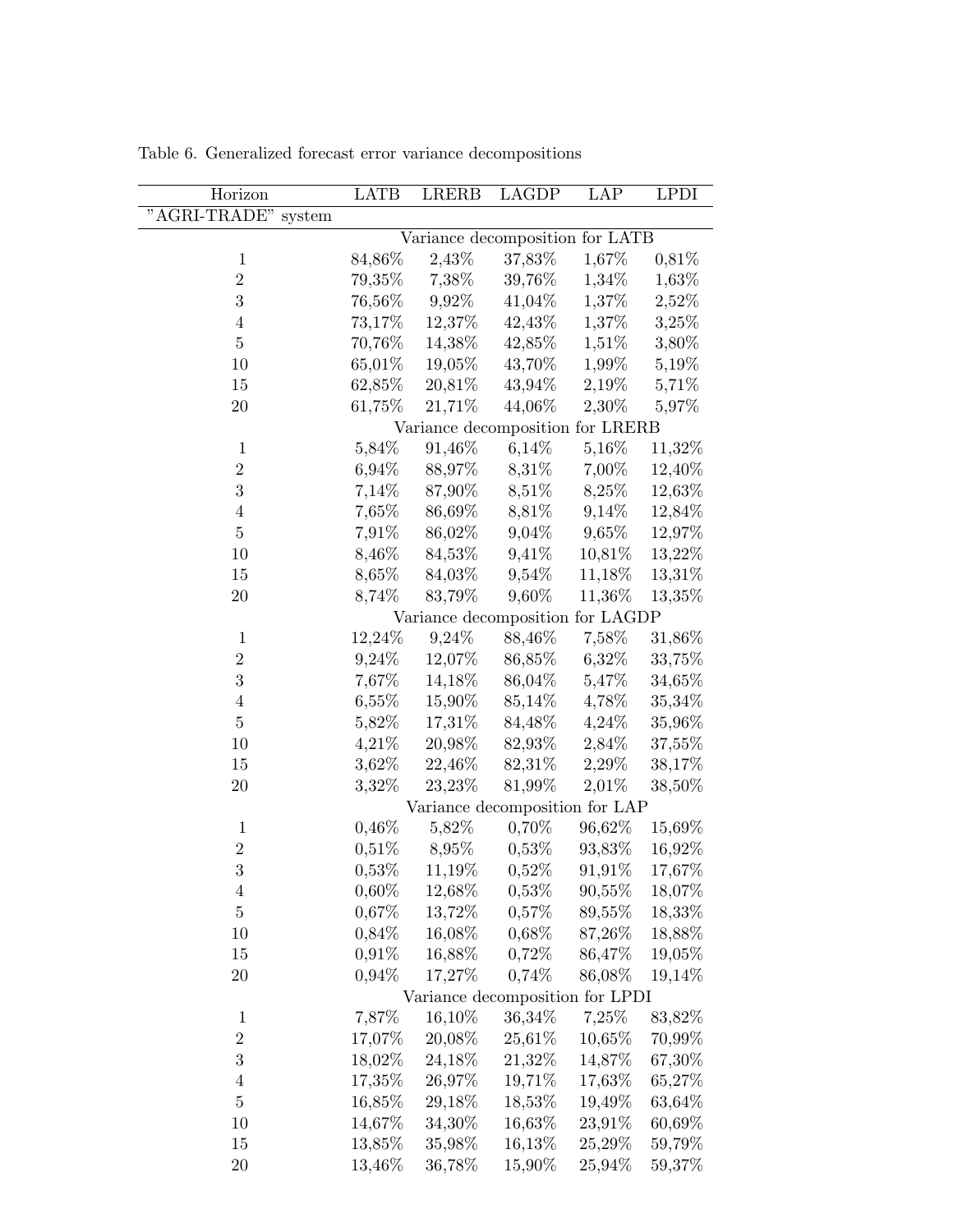Table 6. (Continued)

| Horizon                 | <b>LMTB</b> | <b>LRERB</b> | <b>LMGDP</b>                     | <b>LMP</b> | <b>LPDI</b> |
|-------------------------|-------------|--------------|----------------------------------|------------|-------------|
| "MANUF-TRADE"<br>system |             |              |                                  |            |             |
|                         |             |              | Variance decomposition for LMTB  |            |             |
| $\,1$                   | 61,58%      | 10,96%       | 5,31%                            | 15,93%     | 39,11%      |
| $\sqrt{2}$              | 48,22%      | 8,55%        | 16,78%                           | 25,82%     | 31,93%      |
| 3                       | 41,05%      | $9,56\%$     | 28,44%                           | 23,08%     | $30,50\%$   |
| $\,4\,$                 | 36,18%      | 12,03%       | 34,63%                           | 20,32%     | 28,42%      |
| $\bf 5$                 | 32,94%      | 13,58%       | 38,79%                           | 18,51%     | 26,67%      |
| 10                      | 19,98%      | 20,53%       | 55,74%                           | 10,86%     | 22,95%      |
| 15                      | 14,38%      | 24,54%       | $61,57\%$                        | 7,87%      | 21,79%      |
| 20                      | 11,68%      | 26,64%       | 64,03%                           | $6,55\%$   | 21,31%      |
|                         |             |              | Variance decomposition for LRERB |            |             |
| $\mathbf{1}$            | 1,23%       | 98,89%       | 0,87%                            | 21,29%     | 2,62%       |
| $\boldsymbol{2}$        | $1,33\%$    | 98,41%       | 0,67%                            | 24,72%     | 2,86%       |
| 3                       | 1,76%       | 97,62%       | $0,47\%$                         | 27,37%     | 3,68%       |
| $\bf 4$                 | 2,01%       | 97,17%       | 0,36%                            | 28,70%     | 4,21%       |
| $\overline{5}$          | 2,05%       | 96,99%       | $0,30\%$                         | 29,38%     | 4,38%       |
| 10                      | 1,94%       | 96,61%       | $0,23\%$                         | 31,32%     | 4,29%       |
| 15                      | 1,84%       | 96,45%       | $0,22\%$                         | $32,16\%$  | 4,14%       |
| 20                      | 1,78%       | 96,36%       | $0,22\%$                         | 32,61%     | $4,04\%$    |
|                         |             |              | Variance decomposition for LMGDP |            |             |
| $\mathbf{1}$            | 4,79%       | 1,59%        | 98,26%                           | 4,74%      | 22,68%      |
| $\overline{2}$          | 4,88%       | 3,01%        | 96,06%                           | 3,06%      | 23,94%      |
| 3                       | 5,00%       | 3,42%        | 94,76%                           | 2,37%      | 23,94%      |
| $\bf 4$                 | 5,29%       | 3,86%        | 93,70%                           | 1,88%      | 24,36%      |
| $\bf 5$                 | 5,70%       | 4,29%        | 92,61%                           | 1,56%      | 24,86%      |
| 10                      | 6,74%       | $6,05\%$     | 88,43%                           | 1,17%      | $26,11\%$   |
| 15                      | 7,24%       | 6,94%        | 86,27%                           | 1,20%      | 26,62%      |
| 20                      | 7,50%       | 7,44%        | 85,07%                           | 1,25%      | 26,88%      |
|                         |             |              | Variance decomposition for LMP   |            |             |
| $\,1$                   | 6,22%       | 18,09%       | 5,26%                            | 99,76%     | 7,03%       |
| $\overline{2}$          | 4,18%       | 18,89%       | 3,47%                            | 98,48%     | 5,04%       |
| 3                       | 2,77%       | 21,46%       | 2,56%                            | 92,72%     | 3,32%       |
| $\overline{4}$          | 2,24%       | 23,75%       | 2,60%                            | 86,94%     | 2,80%       |
| $\bf 5$                 | 1,98%       | 25,23%       | 2,76%                            | 83,22%     | 2,62%       |
| 10                      | 2,19%       | 27,88%       | 4,07%                            | 74,10%     | 3,29%       |
| 15                      | $2,54\%$    | 28,66%       | 4,87%                            | 70,57%     | 3,92%       |
| 20                      | 2,75%       | 29,00%       | 5,29%                            | 68,88%     | 4,27%       |
|                         |             |              | Variance decomposition for LPDI  |            |             |
| $\,1\,$                 | 31,67%      | 1,76%        | $21,45\%$                        | 6,68%      | 98,91%      |
| $\overline{2}$          | 28,24%      | 4,85%        | 18,29%                           | 9,01%      | 95,75%      |
| $\sqrt{3}$              | 25,70%      | 8,26%        | 16,05%                           | 12,76%     | 91,88%      |
| $\,4\,$                 | 23,96%      | 11,05%       | 14,38%                           | 16,39%     | 88,43%      |
| $\overline{5}$          | 22,52%      | 13,19%       | 13,10%                           | 19,25%     | 85,55%      |
| 10                      | 17,33%      | 21,02%       | 8,77%                            | 28,87%     | 73,59%      |
| 15                      | 14,62%      | 25,25%       | $6,66\%$                         | 34,04%     | 66,54%      |
| <b>20</b>               | 13,07%      | 27,70%       | 5,48%                            | 37,01%     | 62,36%      |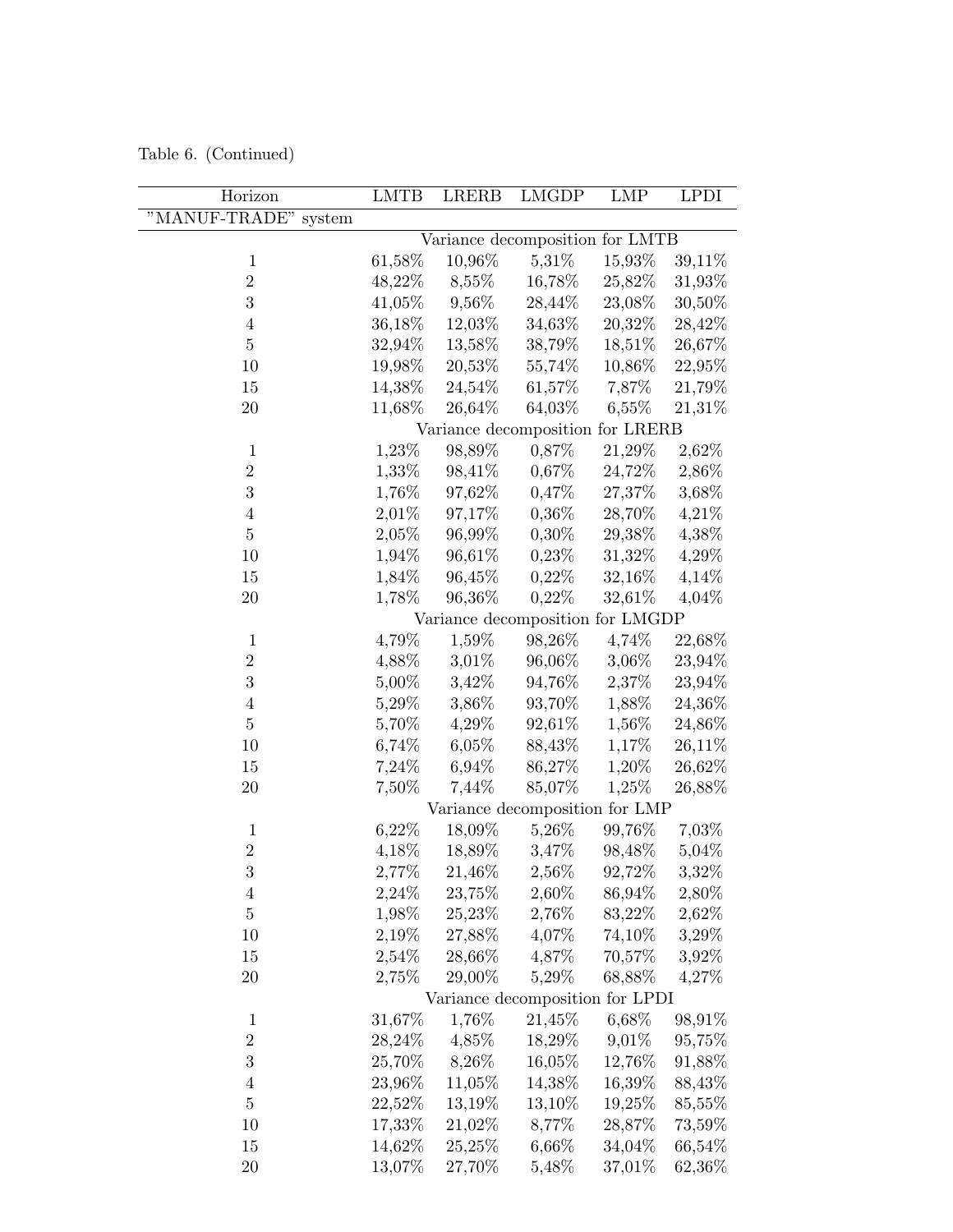

Figure 1. Trends in the "AGRI-TRADE" system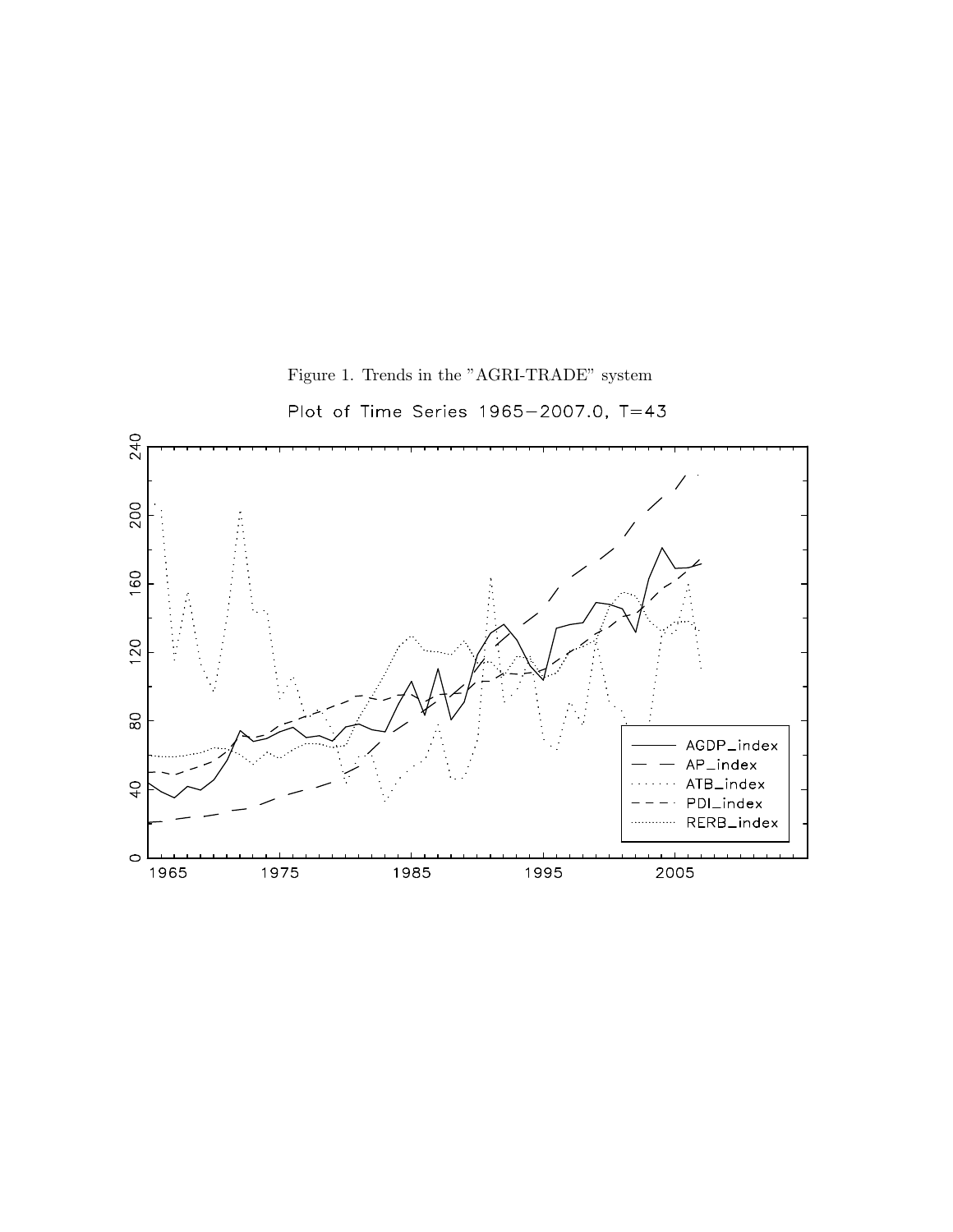

Figure 2. Trends in the "MANUF-TRADE" system